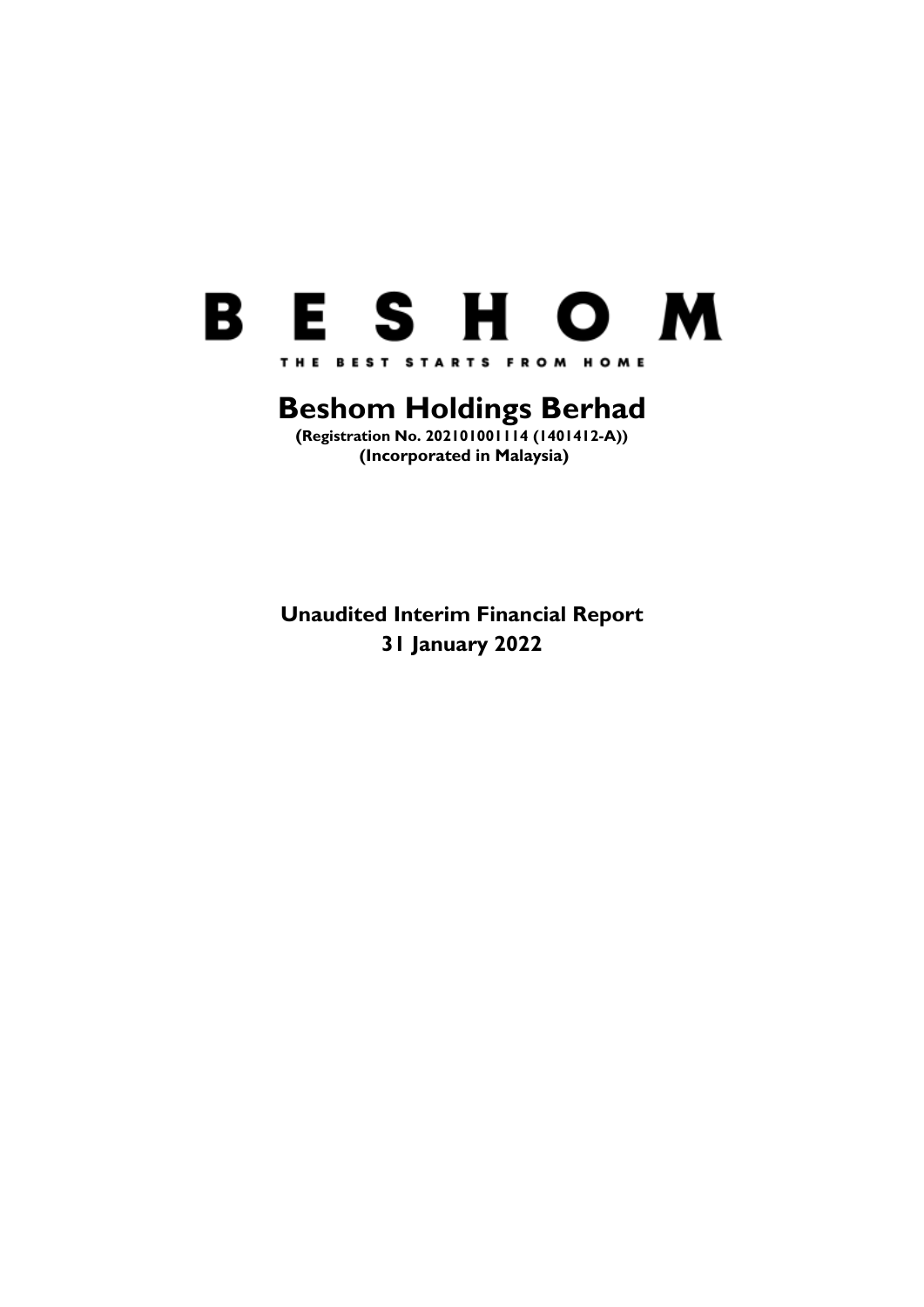**(Registration No. 202101001114 (1401412-A))**

#### **Quarterly report on consolidated results for the financial period ended 31 January 2022 The figures have not been audited.**

#### **FOR THE QUARTER ENDED 31 JANUARY 2022 CONDENSED CONSOLIDATED STATEMENT OF PROFIT AND LOSS**

|                                                                           |                                       | <b>INDIVIDUAL PERIOD</b>                      | <b>CUMULATIVE PERIOD</b>              |                                               |  |  |
|---------------------------------------------------------------------------|---------------------------------------|-----------------------------------------------|---------------------------------------|-----------------------------------------------|--|--|
|                                                                           |                                       | (3rd Quarter)                                 |                                       | (3rd Quarter)                                 |  |  |
|                                                                           | <b>CURRENT YEAR</b><br><b>QUARTER</b> | <b>PRECEDING YEAR</b><br><b>CORRESPONDING</b> | <b>CURRENT YEAR</b><br><b>TO DATE</b> | <b>PRECEDING YEAR</b><br><b>CORRESPONDING</b> |  |  |
|                                                                           | 31/01/2022                            | <b>QUARTER</b><br>31/01/2021                  | 31/01/2022                            | <b>PERIOD</b><br>31/01/2021                   |  |  |
|                                                                           | <b>RM'000</b>                         | <b>RM'000</b>                                 | <b>RM'000</b>                         | <b>RM'000</b>                                 |  |  |
| Revenue                                                                   | 59,404                                | 67,229                                        | 164,289                               | 204,612                                       |  |  |
| Cost of sales                                                             | (34, 745)                             | (41, 157)                                     | (97, 655)                             | (126, 275)                                    |  |  |
| <b>Gross Profit</b>                                                       | 24,659                                | 26,072                                        | 66,634                                | 78,337                                        |  |  |
| Other income                                                              | 349                                   | 1,059                                         | 2,674                                 | 3,747                                         |  |  |
| Depreciation                                                              | (1,521)                               | (1,571)                                       | (4,624)                               | (4, 773)                                      |  |  |
| Administrative expenses                                                   | (4, 744)                              | (4,700)                                       | (14, 541)                             | (14, 636)                                     |  |  |
| Selling & distribution expenses                                           | (7, 811)                              | (6,902)                                       | (19, 154)                             | (21, 221)                                     |  |  |
| Other expenses                                                            | (130)                                 | (361)                                         | (477)                                 | (850)                                         |  |  |
| <b>Operating Profit</b>                                                   | 10,802                                | 13,597                                        | 30,512                                | 40,604                                        |  |  |
| Finance income                                                            | 157                                   | 185                                           | 465                                   | 533                                           |  |  |
| Finance costs                                                             | (53)                                  | (74)                                          | (172)                                 | (214)                                         |  |  |
| Share of profit/(loss) of equity-accounted<br>investee, net of tax        | (47)                                  | (10)                                          | (65)                                  | (25)                                          |  |  |
| Profit before tax                                                         | 10,859                                | 13,698                                        | 30,740                                | 40,898                                        |  |  |
| Tax expenses                                                              | (2, 725)                              | (3,257)                                       | (7,640)                               | (10, 015)                                     |  |  |
| Profit after tax                                                          | 8,134                                 | 10,441                                        | 23,100                                | 30,883                                        |  |  |
| Profit attributable to:                                                   |                                       |                                               |                                       |                                               |  |  |
| Owners of the parent                                                      | 7,714                                 | 10,283                                        | 22,530                                | 30,898                                        |  |  |
| Non-controlling interest                                                  | 420<br>8,134                          | 158<br>10,441                                 | 570<br>23,100                         | (15)<br>30,883                                |  |  |
| <b>Earnings Per Share attributable</b><br>to equity holders of the parent |                                       |                                               |                                       |                                               |  |  |
| - Basic                                                                   | 2.62                                  | 3.54                                          | 7.64                                  | 10.65                                         |  |  |
| - Diluted                                                                 |                                       |                                               |                                       |                                               |  |  |

*The Condensed Consolidated Statement of Comprehensive Income should be read in conjunction with the audited financial statements for the year ended 30 April 2021 and the accompanying explanatory notes attached to the interim financial statements.*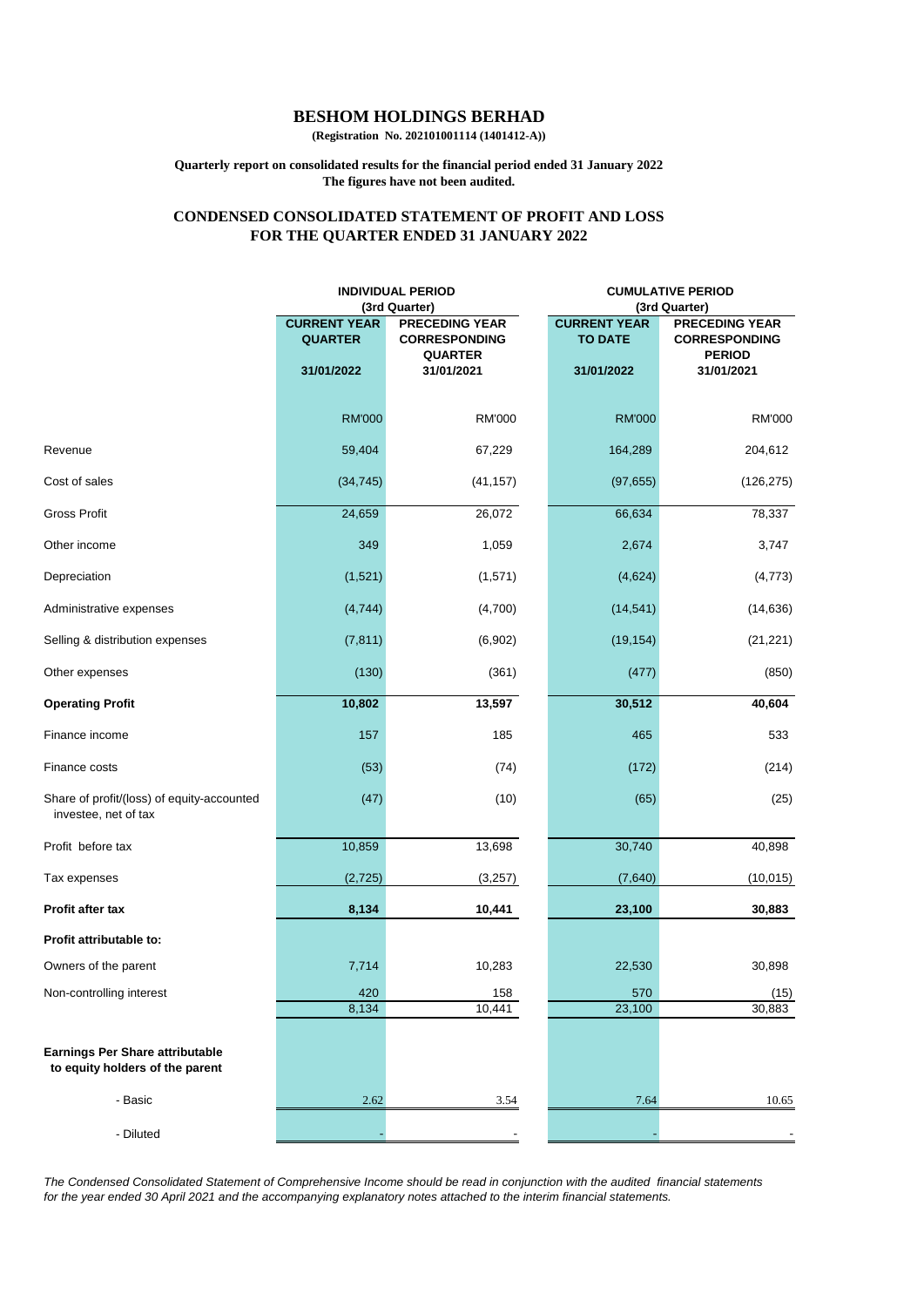**(Registration No. 202101001114 (1401412-A))**

#### **Quarterly report on consolidated results for the financial period ended 31 January 2022 The figures have not been audited.**

#### **FOR THE QUARTER ENDED 31 JANUARY 2022 CONDENSED CONSOLIDATED STATEMENT OF OTHER COMPREHENSIVE INCOME**

|                                                                    | <b>INDIVIDUAL PERIOD</b>                                                                                |                              | <b>CUMULATIVE PERIOD</b><br>(3rd Quarter) |                                               |  |
|--------------------------------------------------------------------|---------------------------------------------------------------------------------------------------------|------------------------------|-------------------------------------------|-----------------------------------------------|--|
|                                                                    | (3rd Quarter)<br><b>CURRENT YEAR</b><br><b>PRECEDING YEAR</b><br><b>CORRESPONDING</b><br><b>QUARTER</b> |                              | <b>CURRENT YEAR</b><br><b>TO DATE</b>     | <b>PRECEDING YEAR</b><br><b>CORRESPONDING</b> |  |
|                                                                    | 31/01/2022                                                                                              | <b>QUARTER</b><br>31/01/2021 | 31/01/2022                                | <b>PERIOD</b><br>31/01/2021                   |  |
|                                                                    | <b>RM'000</b>                                                                                           | <b>RM'000</b>                | <b>RM'000</b>                             | <b>RM'000</b>                                 |  |
| Profit for the period                                              | 8,134                                                                                                   | 10,441                       | 23,100                                    | 30,883                                        |  |
| Other comprehensive income                                         |                                                                                                         |                              |                                           |                                               |  |
| Foreign currency translation differences<br>for foreign operations | (273)                                                                                                   | 22                           | 334                                       | 609                                           |  |
| Total comprehensive Income for<br>the period                       | 7,861                                                                                                   | 10,463                       | 23,434                                    | 31,492                                        |  |
| Total comprehensive income attributable to:                        |                                                                                                         |                              |                                           |                                               |  |
| Owners of the parent                                               | 7,441                                                                                                   | 10,305                       | 22,864                                    | 31,507                                        |  |
| Non-controlling Interest                                           | 420                                                                                                     | 158                          | 570                                       | (15)                                          |  |
|                                                                    | 7,861                                                                                                   | 10,463                       | 23,434                                    | 31,492                                        |  |

*The Condensed Consolidated Statement of Other Comprehensive Income should be read in conjunction with the audited financial statements for the year ended 30 April 2021 and the accompanying explanatory notes attached to the interim financial statements.*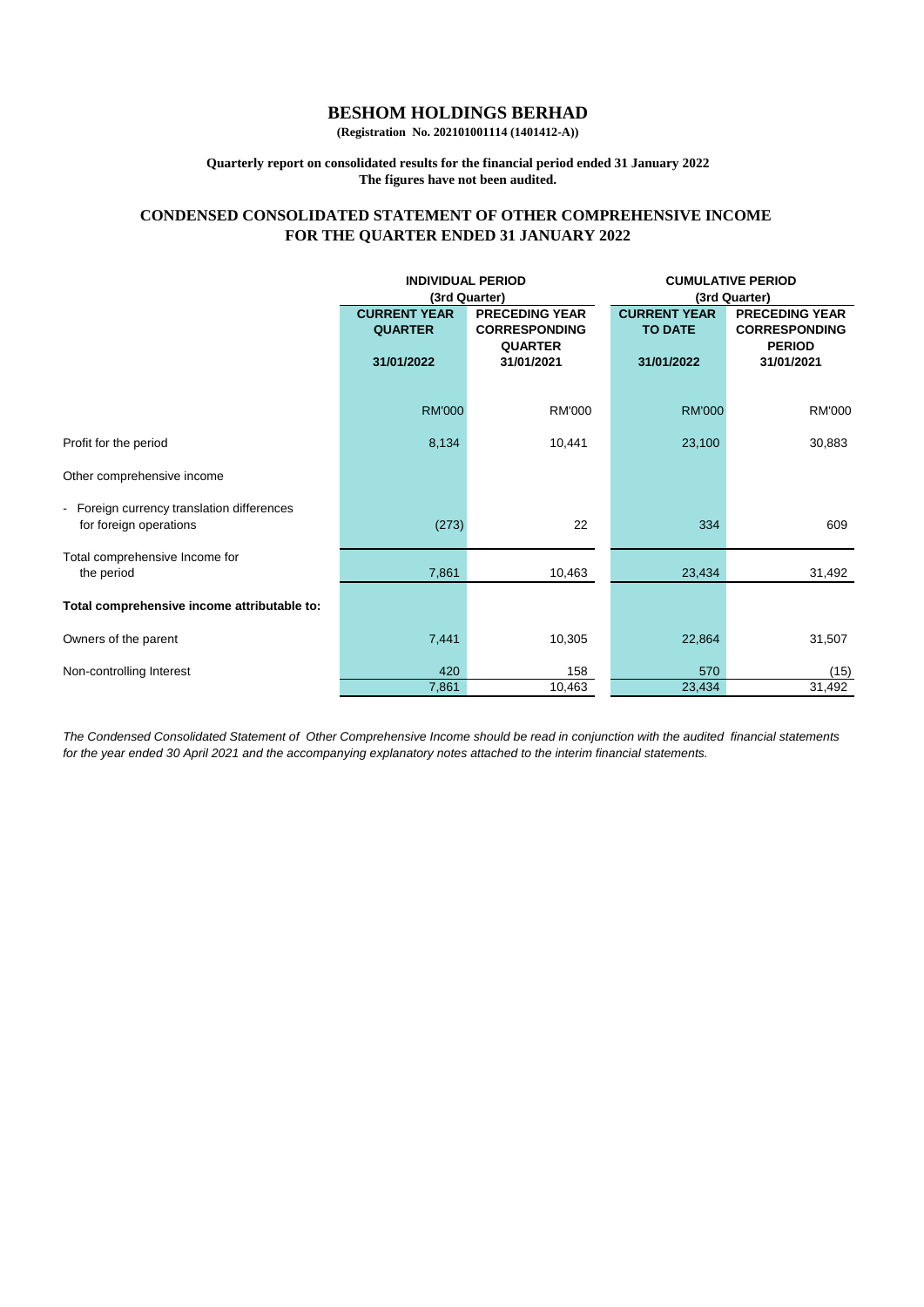**(Registration No. 202101001114 (1401412-A))**

#### **CONDENSED CONSOLIDATED STATEMENT OF FINANCIAL POSITION AS AT 31 JANUARY 2022**

|                                                             | AS AT<br><b>CURRENT</b><br><b>FINANCIAL</b><br><b>QUARTER ENDED</b><br>31/01/2022<br>(RM'000) | AS AT<br><b>PRECEDING</b><br><b>FINANCIAL</b><br><b>YEAR ENDED</b><br>30/04/2021<br>(RM'000)<br>(Audited) |
|-------------------------------------------------------------|-----------------------------------------------------------------------------------------------|-----------------------------------------------------------------------------------------------------------|
| <b>ASSETS</b>                                               |                                                                                               |                                                                                                           |
| <b>Non-current assets</b><br>Property, Plant and Equipment  | 82,389                                                                                        | 84,591                                                                                                    |
| <i>Investment properties</i>                                | 43,656                                                                                        | 44,175                                                                                                    |
| Right-of-use assets                                         | 10,802                                                                                        | 11,328                                                                                                    |
| Investment in jointly control entity                        | 2,055                                                                                         | 2,120                                                                                                     |
| Other Investments                                           | 112                                                                                           | 12                                                                                                        |
| Goodwill arising from consolidation                         | 85                                                                                            | 85                                                                                                        |
| Trade receivables - non current                             | 1,454                                                                                         | 852                                                                                                       |
| Deferred tax assets                                         | 2,877                                                                                         | 3,158                                                                                                     |
|                                                             | 143,430                                                                                       | 146,321                                                                                                   |
|                                                             |                                                                                               |                                                                                                           |
| <b>Current Assets</b>                                       |                                                                                               |                                                                                                           |
| Inventories                                                 | 89,375                                                                                        | 89,311                                                                                                    |
| Trade and other receivables                                 | 22,590                                                                                        | 22,415                                                                                                    |
| Other Investments<br>Financial assets at fair value through |                                                                                               |                                                                                                           |
| profit or loss                                              | 64,700                                                                                        | 58,904                                                                                                    |
| Cash and Cash Equivalents                                   | 42,656                                                                                        | 54,549                                                                                                    |
|                                                             | 219,321                                                                                       | 225,179                                                                                                   |
| <b>TOTAL ASSETS</b>                                         | 362,751                                                                                       | 371,500                                                                                                   |
|                                                             |                                                                                               |                                                                                                           |
| <b>EQUITY AND LIABILITIES</b>                               |                                                                                               |                                                                                                           |
| Equity attributable to equity holders of the parent         |                                                                                               |                                                                                                           |
| Share capital                                               | 312,978                                                                                       | 157,257                                                                                                   |
| <b>Treasury Shares</b><br>Other reserves                    | (155,050)                                                                                     | (26, 684)<br>943                                                                                          |
| Retained earnings                                           | 153,676                                                                                       | 181,244                                                                                                   |
|                                                             | 311,604                                                                                       | 312,760                                                                                                   |
|                                                             |                                                                                               |                                                                                                           |
| <b>Non-controlling interest</b>                             | 11,757                                                                                        | 10,340                                                                                                    |
| <b>Total Equity</b>                                         | 323,361                                                                                       | 323,100                                                                                                   |
|                                                             |                                                                                               |                                                                                                           |
| <b>Non-current Liabilities</b><br>Lease Liabilities         | 2,370                                                                                         | 2,778                                                                                                     |
| Deferred tax                                                | 449                                                                                           | 484                                                                                                       |
|                                                             | 2,819                                                                                         | 3,262                                                                                                     |
|                                                             |                                                                                               |                                                                                                           |
| <b>Current Liabilities</b>                                  |                                                                                               |                                                                                                           |
| Trade & other payables                                      | 30,122                                                                                        | 36,597                                                                                                    |
| <b>Short-term provisions</b><br>Lease Liabilities           | 1,489<br>1,610                                                                                | 987<br>1,628                                                                                              |
| <b>Contract Liabilities</b>                                 | 2,619                                                                                         | 2,518                                                                                                     |
| Current tax payables                                        | 731                                                                                           | 3,408                                                                                                     |
|                                                             | 36,571                                                                                        | 45,138                                                                                                    |
| <b>Total Liabilities</b>                                    | 39,390                                                                                        | 48,400                                                                                                    |
|                                                             |                                                                                               |                                                                                                           |
| <b>TOTAL EQUITY AND LIABILITIES</b>                         | 362,751                                                                                       | 371,500                                                                                                   |
| Net assets per share attributable to ordinary               |                                                                                               |                                                                                                           |
| equity holders of the parent (RM)                           | 1.04                                                                                          | 1.08                                                                                                      |

*The Condensed Consolidated Financial Position should be read in conjunction with the audited financial statements for the year ended 30 April 2021 and the accompanying explanatory notes attached to the interim financial statements.*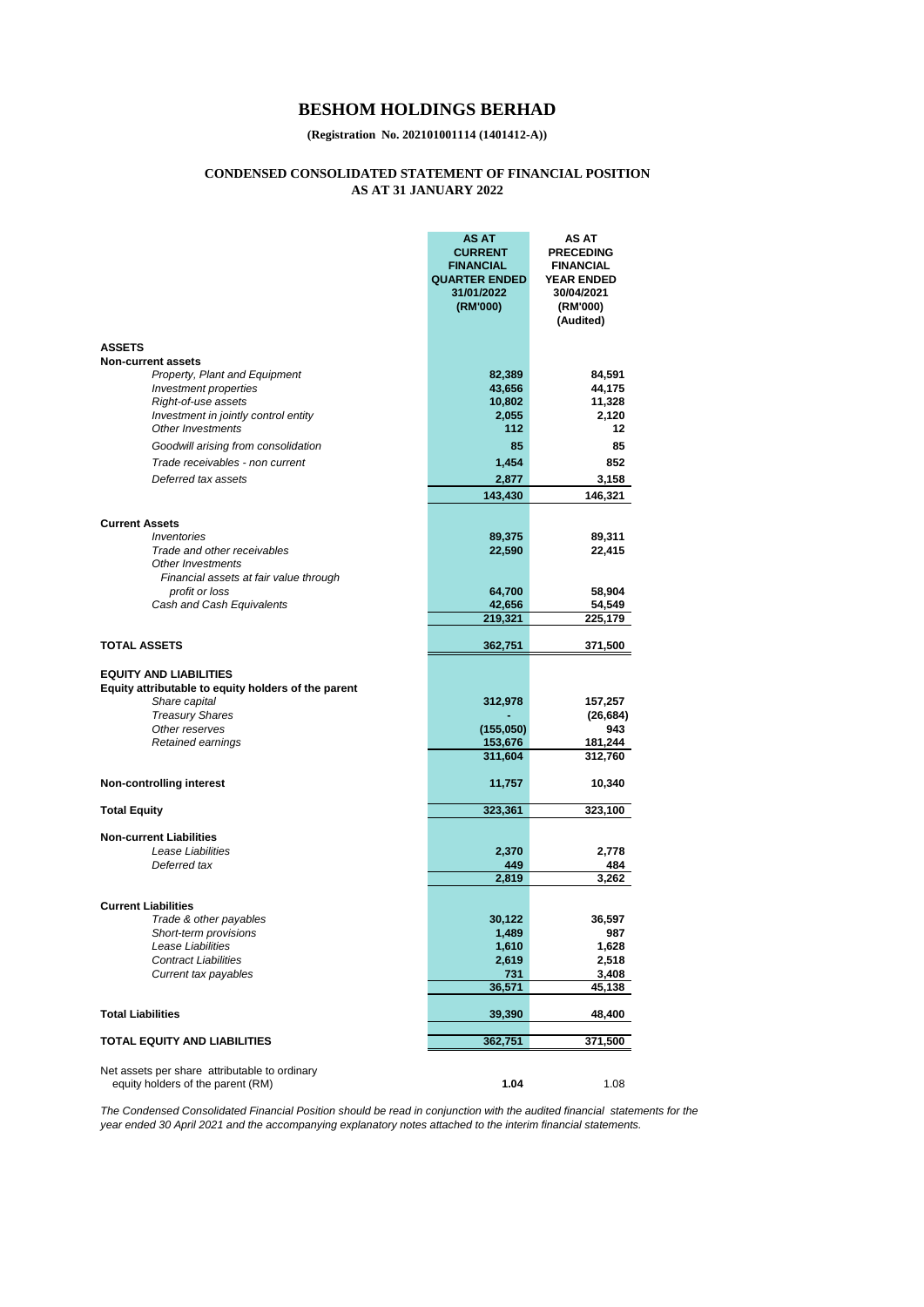**(Registration No. 202101001114 (1401412-A))**

#### **CONDENSED CONSOLIDATED STATEMENTS OF CHANGES IN EQUITY FOR THE QUARTER ENDED 31 JANUARY 2022**

|                                                                                     | -Attributable to Equity Holders of the Parent- |                           |                                                 | <b>Distributable</b>                      |                           |                                   | Non-<br>controlling            | <b>Total</b>  |                          |               |
|-------------------------------------------------------------------------------------|------------------------------------------------|---------------------------|-------------------------------------------------|-------------------------------------------|---------------------------|-----------------------------------|--------------------------------|---------------|--------------------------|---------------|
|                                                                                     | <b>Share</b><br><b>Capital</b>                 | <b>Treasury</b><br>shares | Non distributable-<br>Reorginasation<br>reserve | <b>Exchange</b><br>fluctuation<br>reserve | <b>Capital</b><br>reserve | <b>Share</b><br>option<br>reserve | <b>Retained</b><br>Earnings    | <b>Total</b>  |                          | <b>Equity</b> |
|                                                                                     | (RM'000)                                       | (RM'000)                  | (RM'000)                                        | (RM'000)                                  | (RM'000)                  | (RM'000)                          | (RM'000)                       | (RM'000)      | (RM'000)                 | (RM'000)      |
| 9-month<br>ended 31 January 2022                                                    |                                                |                           |                                                 |                                           |                           |                                   |                                |               |                          |               |
| Balance as at 1 May 2021                                                            | $*$                                            | (26, 684)                 | 157,257                                         | (218)                                     | 657                       | 504                               | 181,233                        | 312,749       | 10,340                   | 323,089       |
| Profit for the period<br>Other comprehensive income for the period                  | ÷,                                             | ä,                        | ä,                                              | ä,<br>334                                 | ä,                        | ä,                                | 22,530<br>ä,                   | 22,530<br>334 | 570<br>٠                 | 23,100<br>334 |
| Total comprehensive income for the period                                           |                                                |                           |                                                 | 334                                       |                           |                                   | 22,530                         | 22,864        | 570                      | 23,434        |
| Issuance of shares pursuant to internal<br>reorganisation                           | 312,978                                        |                           | (312, 978)                                      |                                           |                           |                                   |                                |               |                          |               |
| Acquisition of additional interest in a<br>subsidiary by non-controlling interest   |                                                |                           |                                                 |                                           |                           |                                   |                                |               | 1,260                    | 1,260         |
| Acquisition of additional interest in a<br>subsidiary from non-controlling interest |                                                |                           |                                                 |                                           |                           |                                   | 188                            | 188           | (216)                    | (28)          |
| Purchase of Company's own shares                                                    |                                                | (189)                     |                                                 |                                           |                           |                                   | ٠                              | (189)         |                          | (189)         |
| Cancellation of Company's own shares                                                |                                                | 433                       | (102)                                           |                                           |                           |                                   | (331)                          |               |                          |               |
| Termination of ESOS                                                                 |                                                |                           |                                                 |                                           |                           | (504)                             | 504                            |               |                          |               |
| Dividend                                                                            |                                                | 26,440                    |                                                 |                                           |                           |                                   | (50, 448)                      | (24,008)      | (197)                    | (24, 205)     |
| Balance at end of<br>financial period                                               | 312,978                                        |                           | (155, 823)                                      | 116                                       | 657                       |                                   | 153,676                        | 311,604       | 11,757                   | 323,361       |
| 9-month<br>ended 31 January 2021                                                    |                                                |                           |                                                 |                                           |                           |                                   |                                |               |                          |               |
| Balance as at 1 May 2020                                                            | 157,257                                        | (24, 158)                 |                                                 | (90)                                      | 657                       | 526                               | 165,394                        | 299,586       | 10,603                   | 310,189       |
| Profit for the period<br>Other comprehensive income for the period                  |                                                |                           |                                                 | 609                                       |                           |                                   | 30,898<br>$\ddot{\phantom{1}}$ | 30,898<br>609 | (15)                     | 30,883<br>609 |
| Total comprehensive income for the period                                           |                                                |                           |                                                 | 609                                       |                           |                                   | 30,898                         | 31,507        | (15)                     | 31,492        |
| Acquisition of additional interest in a<br>subsidiary from non-controlling interest |                                                |                           |                                                 |                                           |                           |                                   | 167                            | 167           | (254)                    | (87)          |
| Dividend                                                                            |                                                |                           |                                                 |                                           |                           |                                   | (23, 173)                      | (23, 173)     | (101)                    | (23, 274)     |
| Purchase of Company's own shares                                                    | ä,                                             | (1,504)                   |                                                 |                                           |                           |                                   | ÷,                             | (1,504)       | $\overline{\phantom{a}}$ | (1, 504)      |
| Balance at end of<br>financial period                                               | 157,257                                        | (25, 662)                 |                                                 | 519                                       | 657                       | 526                               | 173,286                        | 306,583       | 10,233                   | 316,816       |

*\*\* Represents RM 2.00*

The Condensed Consolidated Statements of Changes in Equity should be read in conjunction with the audited financial statements<br>for the year ended 30 April 2021 and the accompanying explanatory notes attached to the interim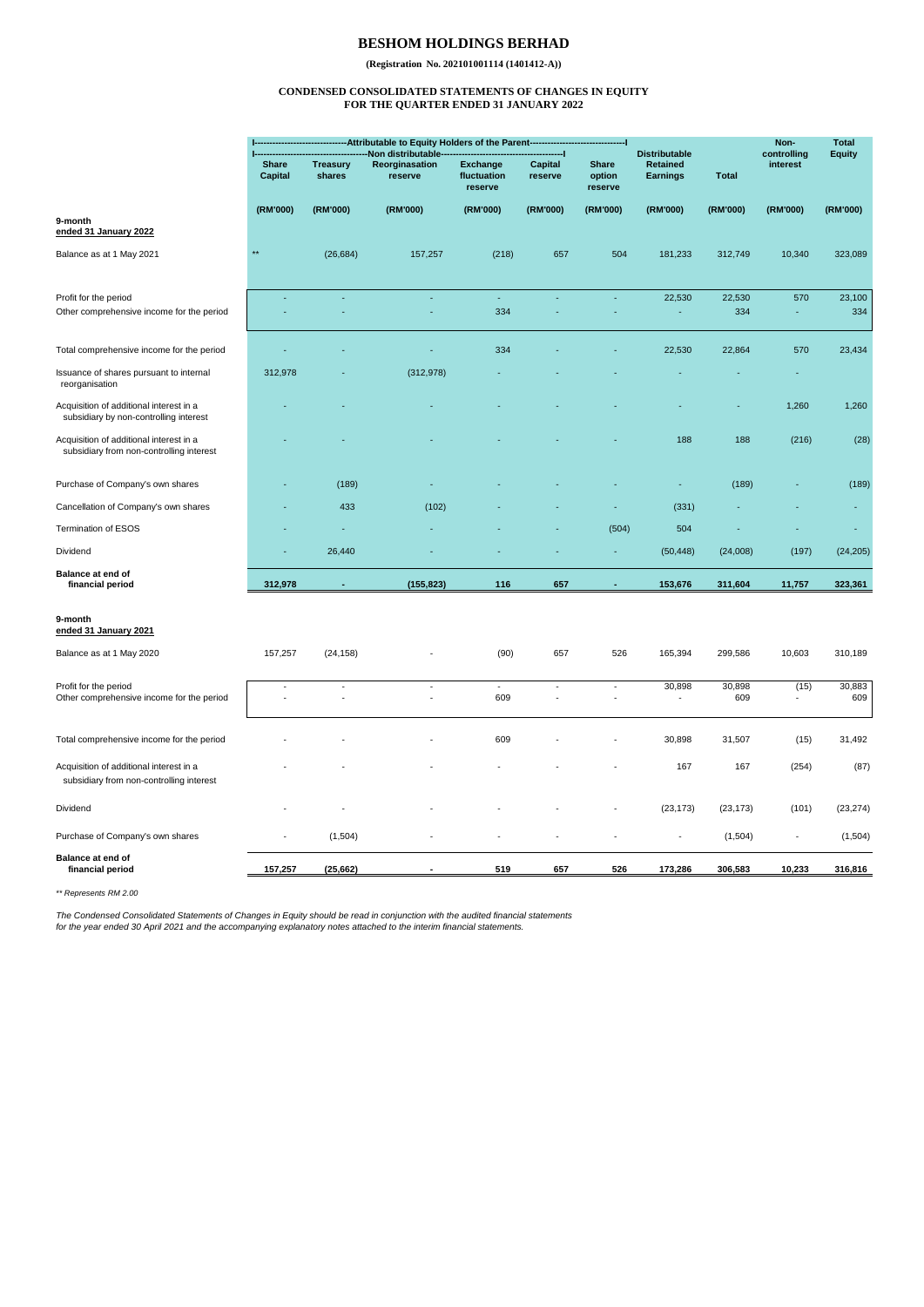**(Registration No. 202101001114 (1401412-A))**

ł.

#### **CONDENSED CONSOLIDATED CASH FLOW STATEMENTS FOR THE QUARTER ENDED 31 JANUARY 2022**

|                                                                                                       | 2022<br>9-month<br>ended<br>31/01/2022<br>(RM '000) | 2021<br>9-month<br>ended<br>31/01/2021<br>(RM '000) |
|-------------------------------------------------------------------------------------------------------|-----------------------------------------------------|-----------------------------------------------------|
| Profit before tax<br>Adjustment for :-                                                                | 30,740                                              | 40,898                                              |
|                                                                                                       |                                                     |                                                     |
| Depreciation on property, plant and equipment & IP                                                    | 3,326                                               | 3,347                                               |
| Depreciation on right-of-use assets<br>Dividend income                                                | 1,298<br>(707)                                      | 1,426<br>(722)                                      |
| Fair value (gain)/loss on other investments                                                           | 4                                                   | (77)                                                |
| Finance costs                                                                                         | 172                                                 | 214                                                 |
| Finance income                                                                                        | (465)                                               | (533)                                               |
| Loss/(Gain) on disposal of property, plant and equipment<br>Property, plant and equipment written off | (18)<br>5                                           | (1,079)<br>17                                       |
| Share of profit of equity-accounted                                                                   |                                                     |                                                     |
| investee, net of tax                                                                                  | 65                                                  | 25                                                  |
| Provision for sales campaign                                                                          | 1,395                                               | 1,693                                               |
| Unrealised foreign exchange differences                                                               | (117)                                               | 34                                                  |
| Operating profit before changes in working capital                                                    | 35,698                                              | 45,243                                              |
| Changes in working capital                                                                            |                                                     |                                                     |
| <i><b>Inventories</b></i>                                                                             | (64)                                                | 5,180                                               |
| Receipts from customers                                                                               | (426)                                               | (2,033)                                             |
| Net Change in other receivables<br>Payment to suppliers, contractors and employees                    | 498<br>(1,680)                                      | (1,378)<br>(5,257)                                  |
| Net Change in other payables                                                                          | (4, 524)                                            | 805                                                 |
|                                                                                                       | (6, 196)                                            | (2,683)                                             |
| Cash generated from operations<br>Payment of income taxes                                             | (10, 920)                                           |                                                     |
| Finance cost                                                                                          | (172)                                               | (5,647)<br>(214)                                    |
| Net cash flows from operating activities                                                              | 18,410                                              | 36,699                                              |
| <b>Investing Activities</b>                                                                           |                                                     |                                                     |
|                                                                                                       |                                                     |                                                     |
| Accretion of equity interests in subsidiary<br>Acquisition of other investments                       | (28)<br>(17, 707)                                   | (87)<br>(15,600)                                    |
| Purchase of property, plant and equipment & IP                                                        | (395)                                               | (1,481)                                             |
| Proceeds from disposal of other investment                                                            | 12,514                                              | ۰                                                   |
| Proceeds from disposal of property, plant and Equipment                                               | 33                                                  | 1,191                                               |
| Interest received                                                                                     | 465                                                 | 533                                                 |
| Net cash from/(used in) investing activities                                                          | (5, 118)                                            | (15, 444)                                           |
| <b>Financing Activities</b>                                                                           |                                                     |                                                     |
| Purchase of Company's own share                                                                       | (189)                                               | (1,504)                                             |
| Dividend paid<br>Payment of lease liabilities                                                         | (24, 205)<br>(1, 298)                               | (20, 405)<br>(1, 395)                               |
| Net cash from/(used in) financing activities                                                          | (25, 692)                                           | (23, 304)                                           |
|                                                                                                       |                                                     |                                                     |
| Net Changes in Cash & Cash Equivalents                                                                | (12, 400)                                           | (2,049)                                             |
| Effect of exchange rate & fluctuations on cash held                                                   | 507                                                 | 608                                                 |
| Cash & Cash Equivalents at begining of financial period                                               | 54,549                                              | 57,964                                              |
| Cash & Cash Equivalents at end of the financial period                                                | 42,656                                              | 56,523                                              |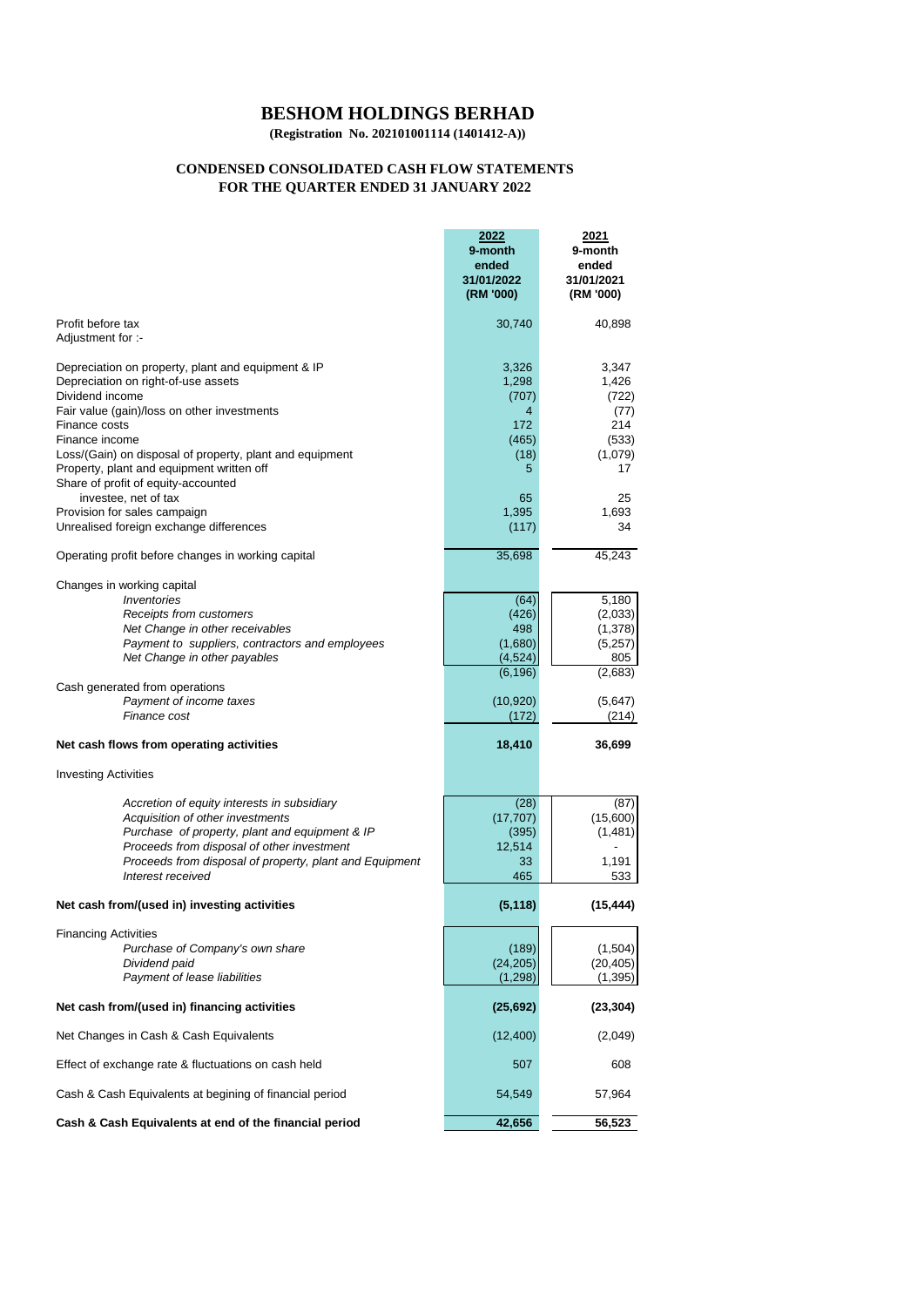#### **PART A -- Notes To The Interim Financial Report**

#### **A1 Basis of preparation**

The interim financial statements have been prepared in accordance with Malaysian Financial Reporting Standards ("MFRS") 134, Interim Financial Reporting and paragraph 9.22 of the Main Market Listing Requirements of Bursa Malaysia Securities Berhad ("BMSB"). This interim financial statement also complies with IAS 34, Interim Financial Reporting issued by the International Accounting Statements Board ("IASB").

The interim financial report should be read in conjunction with the most recent annual financial statements of the Group for the year ended 30 April 2021.

On 29 November 2021, Beshom Holdings Bhd ("the Company") completed the Proposed Internal Reorganisation by way of Scheme of Arrangement under Section 366 of the Companies Act, 2016.

On completion of the Proposed Internal Reorganisation, the Company assumes the listing status of Hai-O Enterprise Bhd ("HOE"), and HOE became a wholly owned subsidiary of the Company.

The Proposed Internal Reorganisation does not result in any change of economic substance of the group. Accordingly, the comparative figures in the consolidated financial statements are presented as if the reorganisation had been effected from the beginning of the earliest period presented.

These explanatory notes attached to the interim financial statements provide an explanation of events and transactions that are significant to an understanding of the changes in the financial position and performance of the Group since the financial year ended 30 April 2021.

#### **Changes in Accounting Policies**

The significant accounting policies adopted are consistent with those of the audited financial statements for the financial year ended 30 April 2021 except for the adoption of new standards, amendments and interpretation that have been issued by the Malaysian Accounting Standards Board ("MASB") which are effective for annual periods beginning on or after 1 January 2021 as stated below:

#### *MFRSs, interpretations and amendments effective for annual periods beginning on or after 1 January 2021*

• Amendments to MFRS 9, *Financial Instruments*, MFRS 139, *Financial Instruments: Recognition and Measurement,* MFRS 7, *Financial Instruments: Disclosures,* MFRS 4*, Insurance Contracts* and MFRS 16*, Leases – Interest Rate Benchmark Reform – Phase 2*

#### *MFRSs, interpretations and amendments effective for annual periods beginning on or after 1 April 2021*

• Amendment to MFRS 16*, Leases – Covid-19-Related Rent Concessions beyond 30 June 2021*

The adoption of the above accounting standards, amendments and interpretation are not expected to have any material financial impacts to the current period and prior period financial statements of the Group.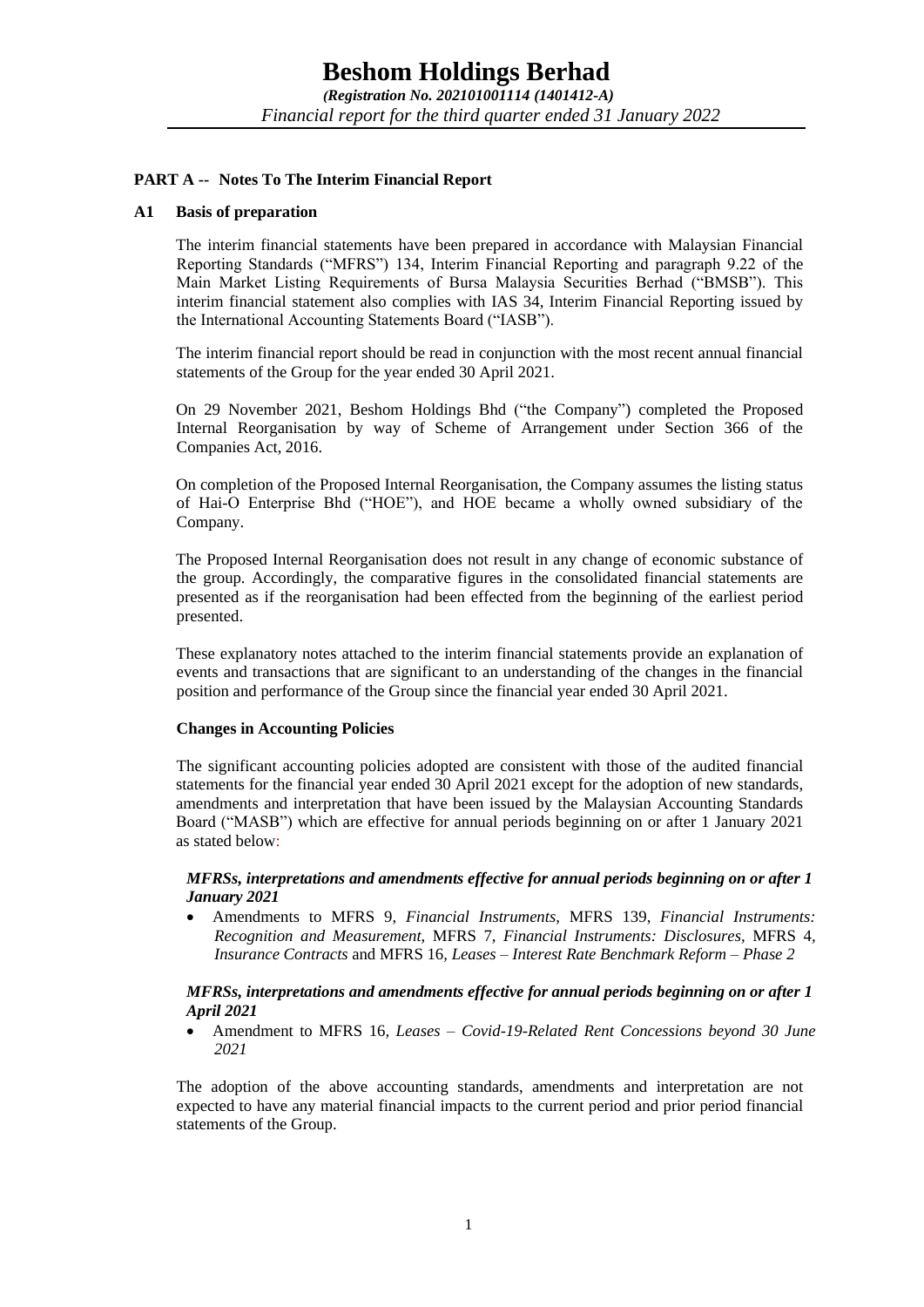#### **A2 Seasonal or cyclical factors of interim operations**

The Group's interim business operations are not significantly affected by seasonal or cyclical factors for the quarter under review except for some seasonal consumer products, which are affected by major festive seasons.

#### **A3 Unusual items affecting assets, liabilities, equity, net income or cash flows**

There were no unusual items affecting assets, liabilities, equity, net income, or cash flows because of their nature, size or incidence.

#### **A4 Changes in estimates of amounts reported previously**

There were no material changes in estimates of amounts reported in prior interim period of the current or previous financial years.

#### **A5 Issues, repurchase and repayments of debts and equity securities**

There have been no other issuance, cancellation, repurchases, resale and repayments of debts and equity securities during the quarter under review.

#### **A6 Dividend paid**

A single tier interim dividend of 3 sen per share amounting to RM 9,003,097 in respect of the current financial year ending 30 April 2022 was paid on 25 January 2022.

#### **A7 Segment information**

Details of segmental analysis for the period ended 31 January 2022 are as follows:

|                                                               | <b>Multi-Level</b><br><b>Marketing</b> | Wholesale      | Retail         | <b>Others</b>  |                | <b>Elimination Consolidated</b> |
|---------------------------------------------------------------|----------------------------------------|----------------|----------------|----------------|----------------|---------------------------------|
|                                                               | <b>RM '000</b>                         | <b>RM '000</b> | <b>RM '000</b> | <b>RM '000</b> | <b>RM '000</b> | <b>RM '000</b>                  |
| <b>REVENUE</b>                                                |                                        |                |                |                |                |                                 |
| Revenue from external                                         |                                        |                |                |                |                |                                 |
| customers                                                     | 93,592                                 | 39,415         | 28,253         | 3,029          |                | 164,289                         |
| Inter-segment revenue                                         | 78                                     | 47,467         | 3              | 5,351          | (52,899)       |                                 |
| Total revenue                                                 | 93,670                                 | 86,882         | 28,256         | 8,380          | (52,899)       | 164,289                         |
| <b>RESULT</b>                                                 |                                        |                |                |                |                |                                 |
| Segment profit/(loss)                                         | 17,493                                 | 7,371          | 3,087          | 2,492          | 69             | 30,512                          |
| Finance costs                                                 |                                        |                |                |                |                | (172)                           |
| Interest income                                               |                                        |                |                |                |                | 465                             |
| Share of loss of equity-<br>accounted investee,<br>net of tax |                                        |                |                |                |                | (65)                            |
| Profit before taxation                                        |                                        |                |                |                |                | 30,740                          |
| Income tax expenses                                           |                                        |                |                |                |                | (7,640)                         |
| Net profit for the period                                     |                                        |                |                |                |                | 23,100                          |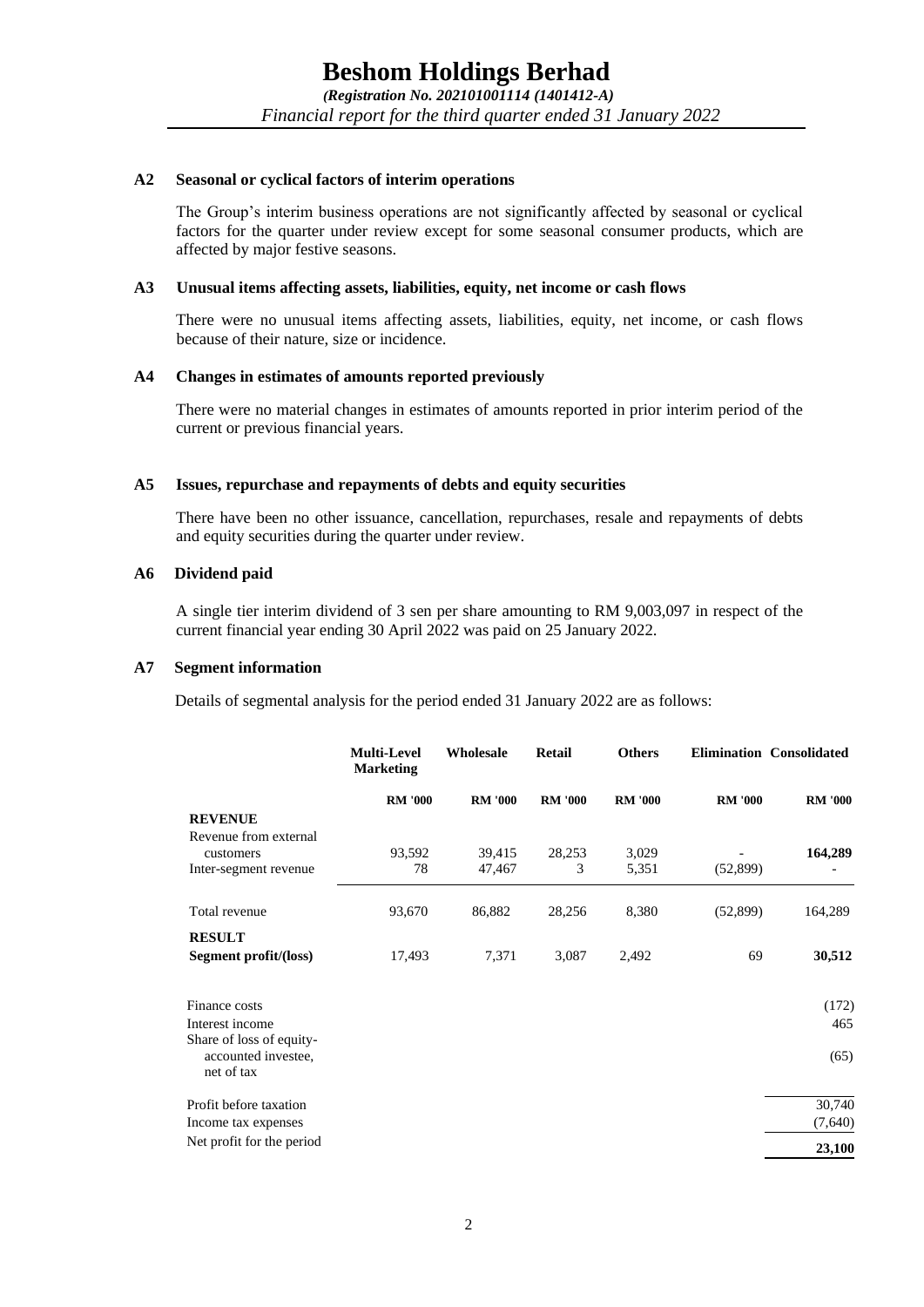*(Registration No. 202101001114 (1401412-A) Financial report for the third quarter ended 31 January 2022*

#### **A7 Segment information (continued)**

|                            | <b>Multi-Level</b><br><b>Marketing</b> | Wholesale      | Retail         | <b>Others</b>  |                | Elimination Consolidated |
|----------------------------|----------------------------------------|----------------|----------------|----------------|----------------|--------------------------|
|                            | <b>RM '000</b>                         | <b>RM '000</b> | <b>RM '000</b> | <b>RM '000</b> | <b>RM '000</b> | <b>RM '000</b>           |
| <b>Segment assets</b>      | 105.767                                | 168,280        | 38.814         | 49,890         | -              | 362,751                  |
| <b>Segment liabilities</b> | 18.431                                 | 13.715         | 6.104          | 1.140          | -              | 39,390                   |

#### **A8 Property, plant and equipment**

There is no revaluation of property, plant and equipment brought forward from the previous audited financial statements.

#### **A9 Events after the interim period that have not been reflected in the financial statements for the interim period**

There were no material events subsequent to the period ended 31 January 2022.

#### **A10 Changes in the composition of the Group**

There was no change in the composition of the Group during the period ended 31 January 2022 except for the following:

- (i) On 29 November 2021, the Company completed the Proposed Internal Reorganisation by way of Scheme of Arrangement under Section 366 of the Companies Act, 2016. On completion of the Proposed Internal Reorganisation, the Company assumes the listing status of HOE, and HOE became a wholly owned subsidiary of the Company.
- (ii) HOE acquired additional 10,000 shares in Hai-O Raya Bhd for a total cash consideration of RM 28,000.

#### **A11 Contingent liabilities**

The changes in contingent liabilities of the Group since the last annual Statement of Financial Position date are as follows: -

| <b>Group</b>                                                                       | As at<br>18/03/2022 | As at<br>31/01/2022 | As at<br>30/4/2021 |  |
|------------------------------------------------------------------------------------|---------------------|---------------------|--------------------|--|
|                                                                                    | <b>RM'000</b>       | <b>RM'000</b>       | <b>RM'000</b>      |  |
| Bank guarantee given to<br>third parties in respect of<br>services rendered to the | 1,034               | 1,034               | 1,584              |  |
| Group                                                                              |                     |                     |                    |  |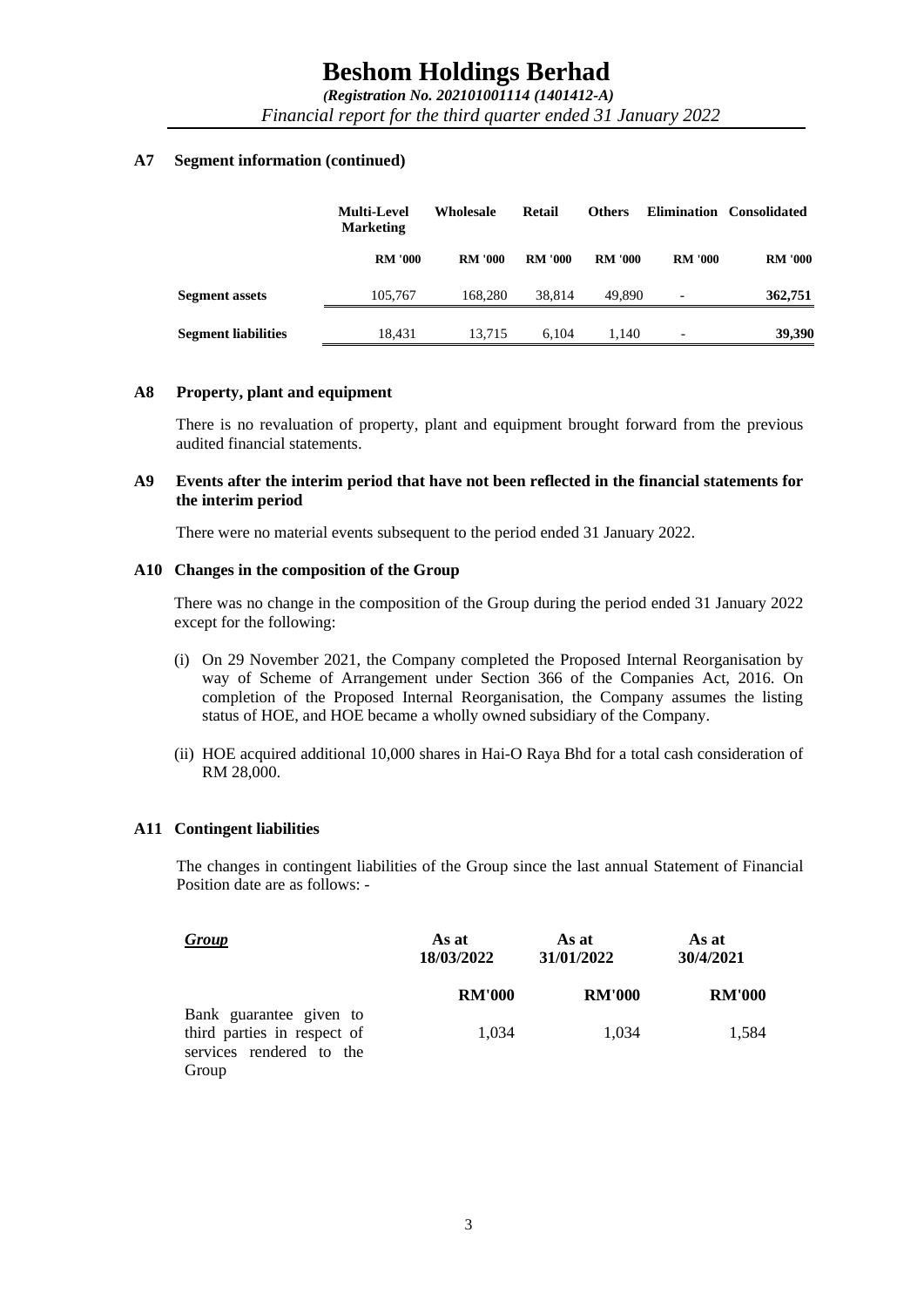*Financial report for the third quarter ended 31 January 2022*

## **A12 Capital commitment**

The capital commitment of the Group for the period ended 31 January 2022 is as follows:

#### **Approved, contracted but not provided for**

|                               | <b>RM'000</b> |  |
|-------------------------------|---------------|--|
| Capital Investment            | 7,684         |  |
| Property, plant and equipment | 335           |  |
| Total                         | 8,019         |  |

- **PART B -- Explanatory Notes Pursuant To Appendix 9B of The Bursa Securities Listing Requirement**
- **B1 A detailed analysis of the performance of key operating segments of the Group, setting out material factors affecting the earnings and/or revenue of each segment for the current quarter and financial period-to-date:**

**Financial review for current quarter and financial year to date** 

|                                                                      |                                                        | <b>Individual Period</b><br>(3 <sup>rd</sup> quarter)                  | <b>Changes</b> | <b>Cumulative Period</b>                         |                                                                       | <b>Changes</b> |
|----------------------------------------------------------------------|--------------------------------------------------------|------------------------------------------------------------------------|----------------|--------------------------------------------------|-----------------------------------------------------------------------|----------------|
|                                                                      | <b>Current</b><br>Year<br><b>Quarter</b><br>31/01/2022 | <b>Preceding Year</b><br>Corresponding<br><b>Quarter</b><br>31/01/2021 |                | <b>Current</b><br>Year To-<br>date<br>31/01/2022 | <b>Preceding Year</b><br>Corresponding<br><b>Period</b><br>31/01/2021 |                |
|                                                                      | (RM '000)                                              | (RM '000)                                                              |                | (RM '000)                                        | (RM'000)                                                              |                |
| <b>Revenue</b>                                                       | 59,404                                                 | 67,229                                                                 | $(11.6\%)$     | 164,289                                          | 204,612                                                               | (19.7%)        |
| <b>Gross Profit</b>                                                  | 24,659                                                 | 26,072                                                                 | $(5.4\%)$      | 66,634                                           | 78,337                                                                | $(14.9\%)$     |
| <b>Operating</b><br><b>Profit</b>                                    | 10,802                                                 | 13,597                                                                 | $(20.6\%)$     | 30,512                                           | 40,604                                                                | $(24.9\%)$     |
| <b>Profit Before</b><br>Tax                                          | 10,859                                                 | 13,698                                                                 | $(20.7\%)$     | 30,740                                           | 40,898                                                                | $(24.8\%)$     |
| <b>Profit After</b><br><b>Tax</b>                                    | 8,134                                                  | 10,441                                                                 | $(22.1\%)$     | 23,100                                           | 30,883                                                                | $(25.2\%)$     |
| Profit/(Loss)<br><b>Attributable</b><br>to Ordinary<br><b>Equity</b> |                                                        |                                                                        |                |                                                  |                                                                       |                |
| <b>Holders of the</b><br><b>Parent</b>                               | 7,714                                                  | 10,283                                                                 | $(25.0\%)$     | 22,530                                           | 30,898                                                                | $(27.1\%)$     |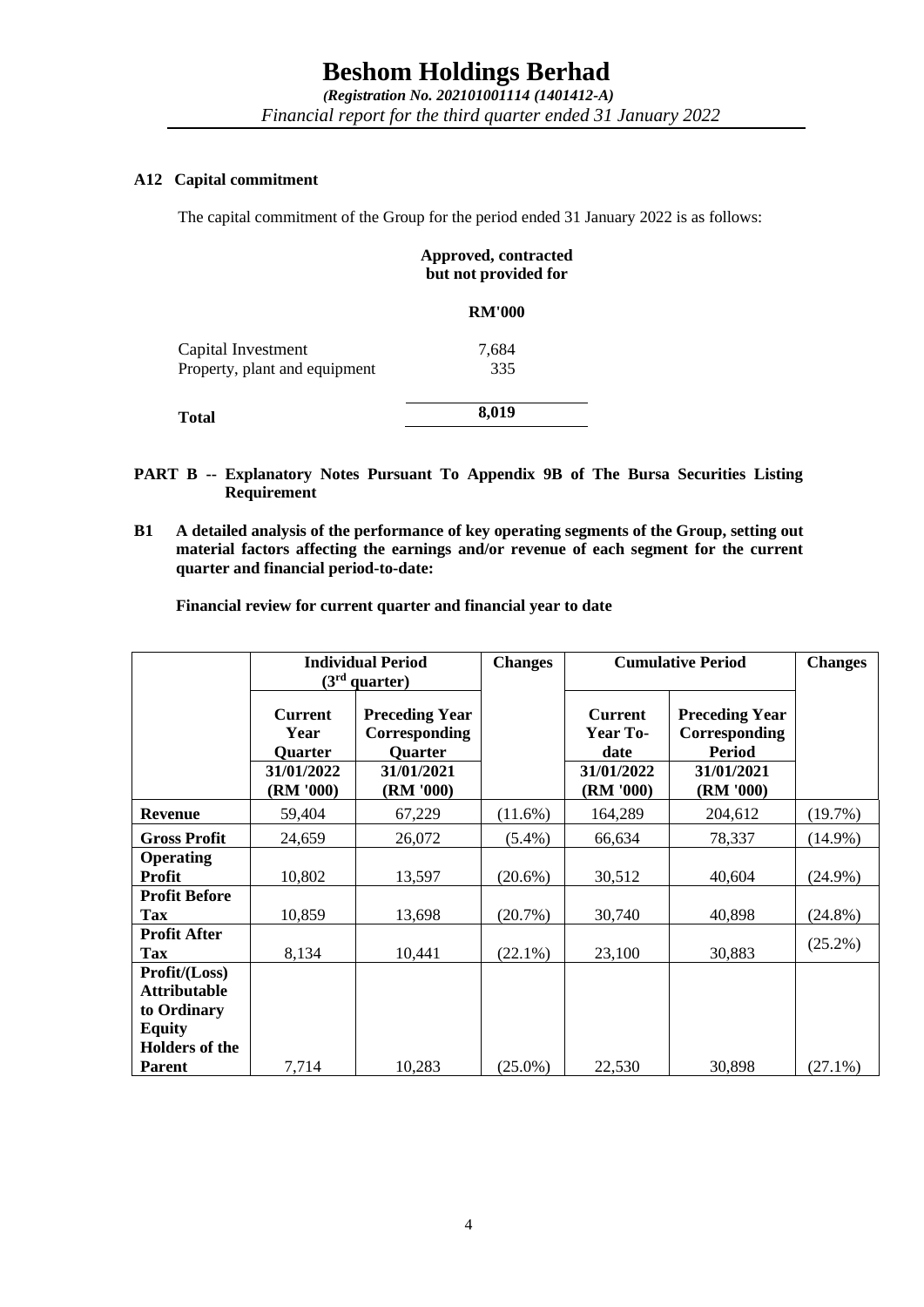#### Statement of Profit & Loss and Other Comprehensive Income

The Group's revenue was affected by the re-imposition of MCOs in the first half of the current finance year to combat the resurgence of the COVID-19 pandemic. For the nine months ended 31 January 2022, the Group recorded lower revenue of RM 164.3 million, a decrease of 19.7% as compared to the previous corresponding period of RM 204.6 million. The increase in Retail revenue was not able to offset with the drop in Group revenue. Gross profit margin improved to 40.6% from 38.3% in the previous corresponding period, thanks to a favourable change of sales mix and price adjustments on selected Wholesale products and higher margin contribution from house brand products in Retail division during the period under review.

#### Statement of Financial Position

The equity attributable to equity holders of the parent stood at RM 311.6 million as at 31 January 2022 (FYE 30.4.2021: RM 312.8 million), mainly after taking into account net profit attributable to owners of the Company amounting to RM 22.5 million, second interim dividend of RM 15.0 million in respect of previous financial year ended 30 April 2021 and an interim dividend of RM 9.0 million in respect of current financial year ending 30 April 2022.

The Group's total assets as at 31 January 2022 stood at RM 362.8 million (FYE 30.4.2021: RM 371.5 million). The decrease in total assets by RM 8.7 million was mainly due to the decrease in cash and cash equivalents after netting off dividends paid amounting to RM 24.2 million during the period under review.

Total liabilities of the Group decreased by RM 9.0 million to RM 39.4 million (FYE 30.4.2021: RM 48.4 million) mainly due to the decrease in trade and other payables.

Net asset per share was recorded at RM 1.04 as at 31 January 2022, against previous financial year ended 30 April 2021 of RM 1.08.

#### Statement of Cash Flow

The Group's cash and cash equivalents and short-term investments totalled RM 107.4 million as at 31 January 2022.

Net cash flow from operating activities amounted to RM 18.4 million, primarily generated from operating profits of the three main divisions, with the MLM and Retail divisions' sales mainly transacted in cash. Net cash used in investing activities including the purchase of other investment and property, plant and equipment amounting to total outflow of RM 5.1 million. Net cash used in financing activities of RM 25.7 million was mainly utilised for dividend payment of RM 24.2 million including dividend payment to non-controlling interest. As a result, the Group's cash and cash equivalents decreased by RM 11.9 million to RM 42.7 million as at current financial period ended 31 January 2022.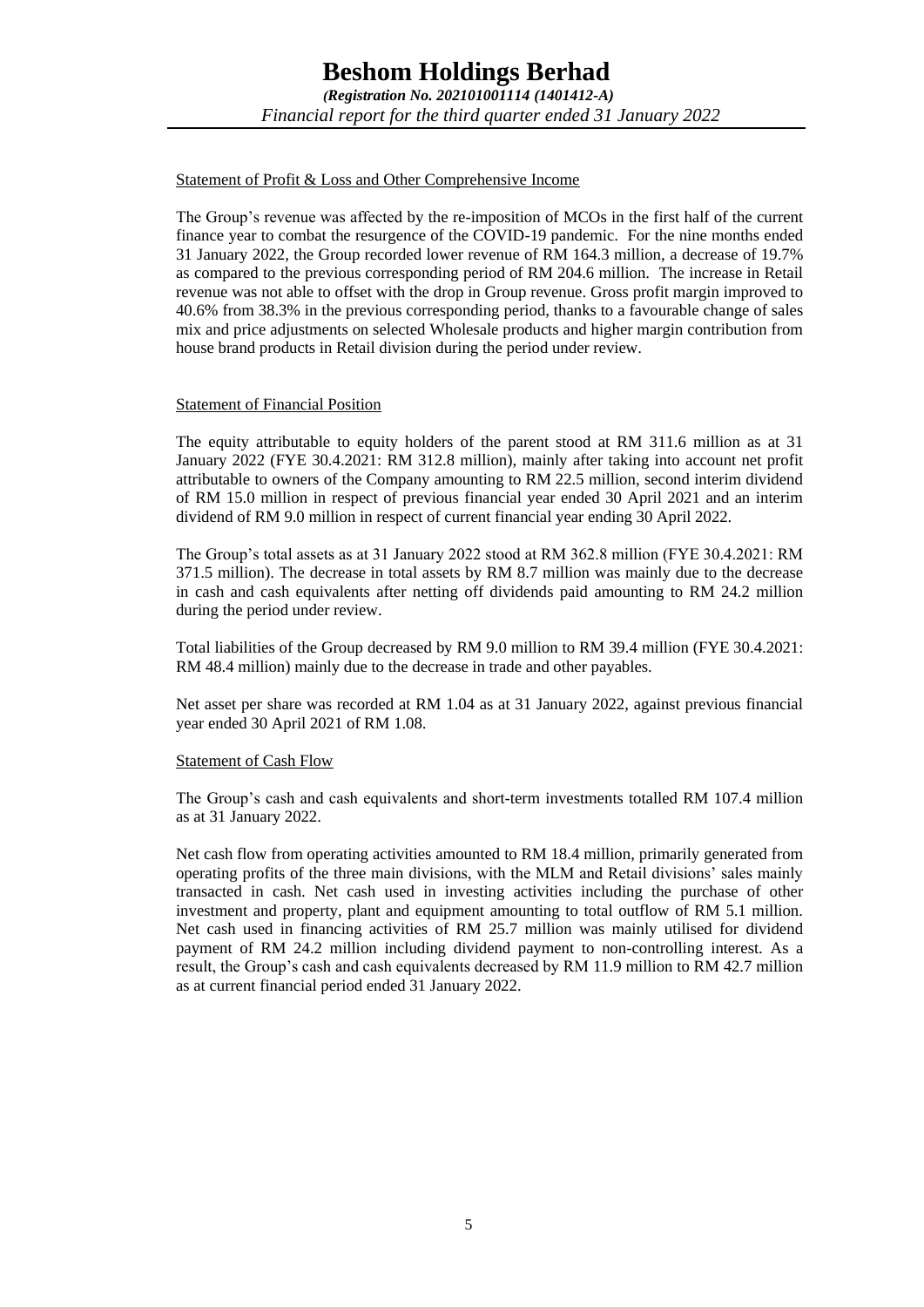### **Beshom Holdings Berhad**

*(Registration No. 202101001114 (1401412-A) Financial report for the third quarter ended 31 January 2022*

#### **Segmental Analysis**

Current quarter compared to the preceding year's corresponding quarter

*(i) MLM division* 

MLM revenue and pre-tax profit decreased by 29.0% and 52.5% to RM 28.0 million and RM 4.3 million, as compared to the preceding year's corresponding quarter of RM 39.5 million and RM 8.9 million respectively. Despite the gradual recovery in the domestic economy since the reopening of business and social activities, rising inflation has affected the overall confidence and spending power of members. Members have been less active since the unprecedented flood that ravaged certain parts of the country in December 2021, while the higher COVID-19 infection cases reported among members has further dampened sentiments and business activity.

#### *(ii) Wholesale division*

Divisional revenue and pre-tax profit increased marginally by 3.8% to RM 17.2 million as compared to the preceding corresponding quarter of RM 16.5 million, mainly attributed to higher sales generated from Chinese New Year ("CNY") festive promotion.

Pre-tax profit increased by 9.7% to RM 4.0 million in tandem with higher revenue and higher margin following price adjustments on selected products.

#### *(iii) Retail division*

Following the relaxation of COVID-19 movement restrictions, consumer sentiment has started to improve. The aggressive on-line and off-line sales promotion campaign carried out during the CNY festive season have lifted Retail revenue by 37.2% to RM 13.1 million from the lower base in the preceding year's corresponding quarter which was hard hit by the pandemic. Furthermore, an extensive sales promotion for a premium house brand product has received good response from its Loyalty Friendship members.

Pre-tax profit increased three-fold to RM 2.0 million in tandem with higher revenue and higher contribution from house brand products which carried higher margins.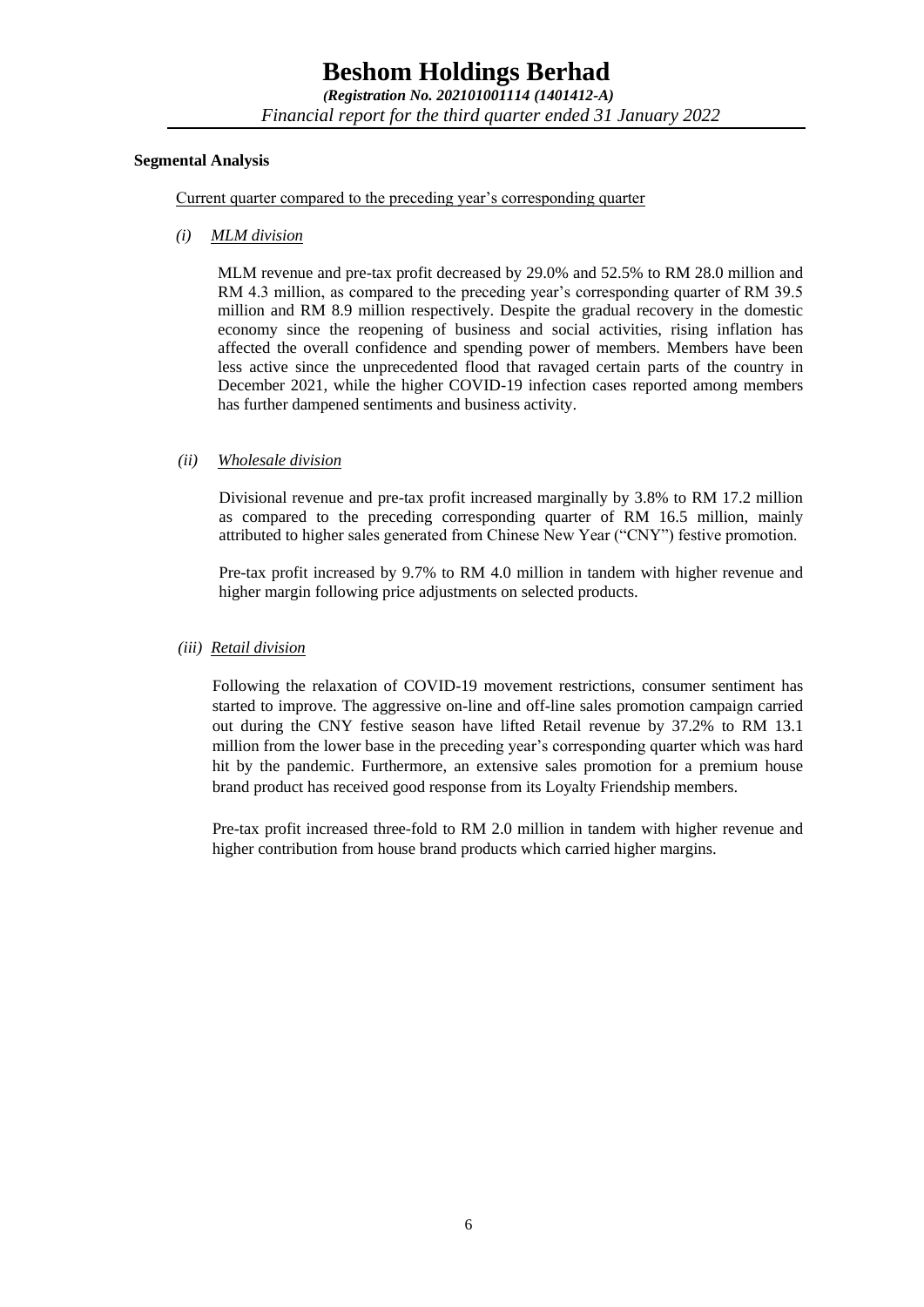#### Current financial period compared to the preceding year's corresponding period

For the nine months ended 31 January 2022, the Group recorded lower revenue and pre-tax profit of RM 164.3 million and RM 30.7 million, as compared to RM 204.6 million and RM 40.9 million, representing a decrease of 19.7% and 24.8% respectively from the corresponding period of the preceding year:

*(i) MLM division* 

Divisional revenue and pre-tax profit decreased by 29.6% and 35.7% to RM 93.6 million and RM 17.6 million, as compared to the preceding year's corresponding period of RM 133.0 million and RM 27.4 million respectively. Revenue in the previous year's corresponding period was boosted by the overwhelming response to Duit Raya and other sales campaigns, coupled with a higher distributor base.

The weak performance reflected the extremely challenging environment with persistent market uncertainties, fragile sentiment and rising inflationary pressures which took a toll on the purchasing power of members. The division was also hit by a spate of COVID-19 cases among members which further curtailed business activity. To mitigate the impact, the division will re-strategize its marketing activities to motivate and energize members' productivity. Meanwhile, the division will continue to explore cost optimisation measures and further leverage on e-commerce platforms which contributed about 28% of the total revenue.

#### *(ii) Wholesale division*

The Wholesale division posted a 7.2% decline in revenue to RM 39.4 million in the ninemonth ended 31 January 2022, compared to the preceding year's corresponding period of RM 42.5 million.

The performance of the Wholesale division was affected by various restrictions imposed during the first half of the financial year, and was further dampened by disruptions in supply and logistic globally. However, with the relaxation of movement restrictions, all Chinese medical halls and restaurants have resumed business with normal operating hours and consumer sentiment has also started to improve. The division has launched extensive sales promotion campaigns especially during CNY which helped to offset the drop in revenue in the first half of the financial year.

Despite the improved third quarter, pre-tax profit for the nine months ended 31 January 2022 still decreased from RM 10.7 million to RM 7.8 million due to the depressed first half and the absence of an one-off gain from the disposal of vintage tea amounting to RM 0.9 million in the preceding year's corresponding period.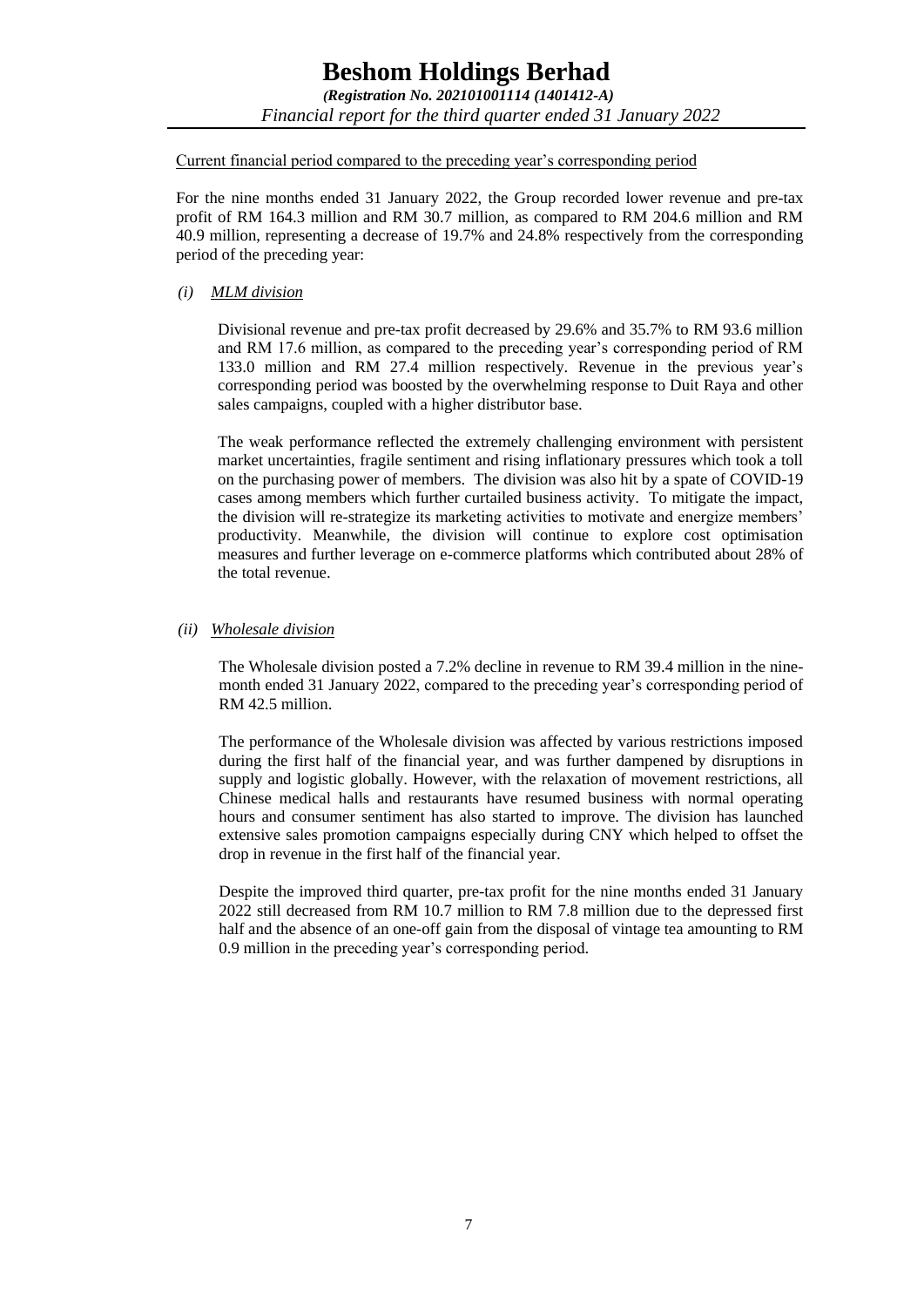Current financial period compared to the preceding year's corresponding period (continued)

*(iii) Retail division*

Divisional revenue of RM 28.3 for the nine months ended 31 January 2022 was 10.1% higher than the depressed base in the previous year's corresponding period, mainly driven by higher sales generated from CNY and other sales campaigns carried out at the outlets and via various e-commerce platforms. In addition, extensive sales promotion for a premium house brand product was very well received by its Loyalty Friendship members. Consumers have become more health conscious especially during the pandemic and hence are more willing to spend on health supplements.

Pre-tax profit increased more than five-fold to RM 3.0 million in tandem with higher revenue and higher margin for house brand products and was further aided by cost optimization measures carried out during the period under review.

#### *(iv) Other division*

Revenue comprises mainly rental income from investment properties, health supplement manufacturing and credit  $\&$  leasing business. The main contributors are manufacturing and rental income from investment properties.

During the period under review, despite higher contribution from the manufacturing division which enjoyed greater demand for health supplement products, pre-tax profit was maintained at RM 2.5 million after offsetting operating costs for the newly formed investment holding company which was classified under this division.

#### **B2 Material changes in the profit before taxation for the quarter under review as compared with the immediate preceding quarter**

**Financial review for current quarter compared with the immediate preceding quarter** 

|                                                                                  | <b>Current Year</b><br>Quarter | <b>Immediate</b><br><b>Preceding</b><br><b>Quarter</b> | <b>Changes</b> |
|----------------------------------------------------------------------------------|--------------------------------|--------------------------------------------------------|----------------|
|                                                                                  | 31/01/2022<br>(RM'000)         | 31/10/2021<br>(RM '000)                                |                |
| <b>Revenue</b>                                                                   | 59,404                         | 55,749                                                 | 6.6%           |
| <b>Gross Profit</b>                                                              | 24,659                         | 21,198                                                 | 16.3%          |
| <b>Operating Profit</b>                                                          | 10,802                         | 10,415                                                 | 3.7%           |
| <b>Profit Before Tax</b>                                                         | 10,859                         | 10,487                                                 | 3.5%           |
| <b>Profit After Tax</b>                                                          | 8,134                          | 7,920                                                  | 2.7%           |
| <b>Profit Attributable to</b><br><b>Ordinary Equity Holders of</b><br>the Parent |                                |                                                        |                |
|                                                                                  | 7,714                          | 7,816                                                  | $(1.3\%)$      |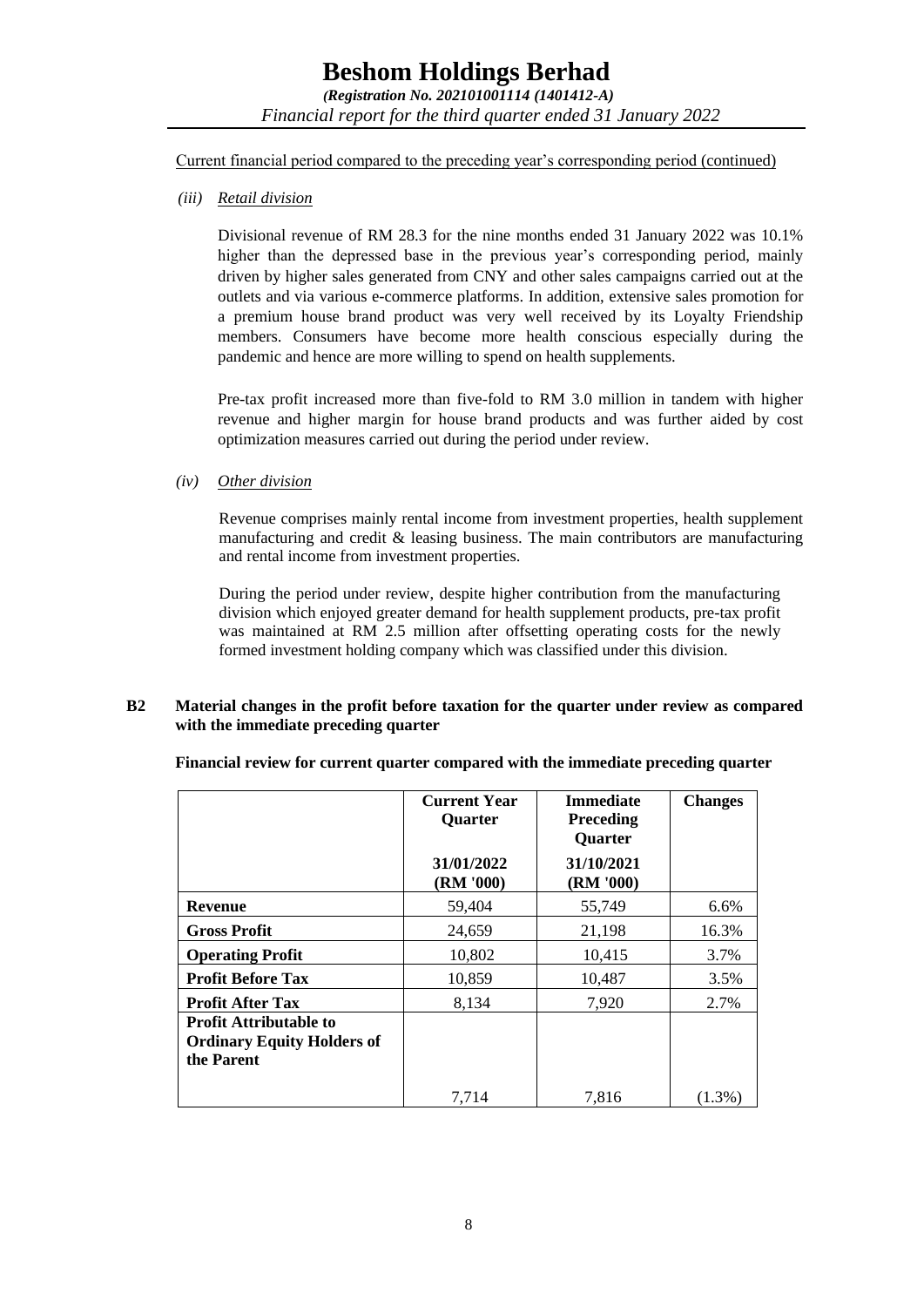#### **Financial review for current quarter compared with the immediate preceding quarter (continued)**

Since the reopening of economy activities, consumer sentiments have gradually improved. This, coupled with aggressive CNY festive promotion campaigns, have helped to lift Wholesale and Retail revenue to RM 17.2 million and RM 13.1 million respectively in the quarter ended 31 January 2022, up 50.1% and 67.4% from the immediate preceding quarter. After incorporating weaker MLM performance, Group revenue and pre-tax profit increased by 6.6% and 3.5% to RM 59.4 million and RM 10.9 million respectively over the same corresponding period.

#### *(i) MLM division*

MLM revenue and pre-tax profit fell 21.0% and 40.2% to RM28.0 million and RM 4.3 million respectively from the immediate preceding quarter. Higher sales of essential and affordable "small-ticket" items on the back of sales campaigns have boosted revenue in the preceding quarter. In contrast, the latest quarter under review was affected by lower number of new recruitments, long year-end holidays, as well as the recent unprecedented flood that ravaged certain parts of the country and higher COVID-19 infection cases reported among members which dampened sentiment and business activity.

#### *(ii) Wholesale division*

Wholesale revenue rose to RM 17.2 million, an increase of 50.1% as compared with the immediate preceding quarter of RM 11.4 million, mainly attributed to higher CNY festive promotion while also reflected the lower base in the immediate preceding quarter when some Chinese medical halls, liquor shops and restaurants were not fully opened.

Pre-tax profit doubled to RM 4.0 million in tandem with higher revenue and a favourable change of sales mix.

#### *(iii) Retail division*

Retail revenue increased by 67.4% to RM 13.1 million as compared with the immediate preceding quarter of RM 7.9 million, mainly driven by higher sales generated from CNY festive season campaign and premium house brand products. Since the reopening of economy and social activities, sentiments have gradually improved and consumers are more willing to spend as evidenced from the increase in customers traffic in most of the outlets.

Pre-tax profit increased two-fold to RM 2.0 million, thanks to higher revenue and higher margin for house brand products.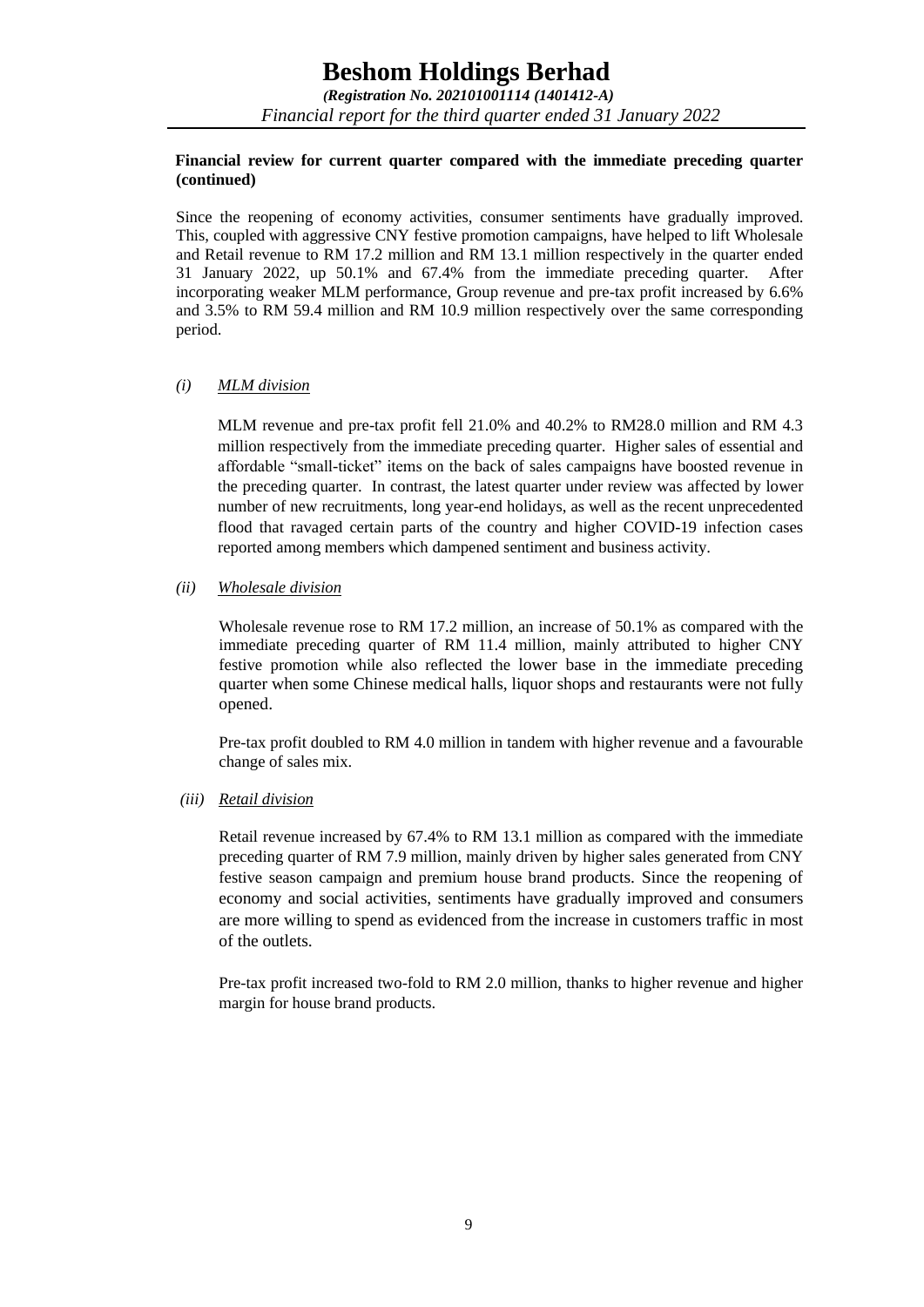#### **3 Commentary on prospects for the next quarter**

Domestic consumption is expected to improve with the reopening of business and social activities, thanks to the high vaccination coverage of more than 90% of the adult population. With inter-state travel being allowed, the MLM division plans to intensify members' recruitment and retention to strengthen its members' base and will also organize more physical activities to build up its distributors' momentum. While the Wholesale and Retail divisions have stepped up in recent quarters to cushion the weaker MLM performance, the MLM division is working hard to counter the persistent challenges and return to its growth trajectory. Meanwhile, both the Wholesale and Retail divisions will undertake more sales promotions to capitalize on the improvement in consumer sentiments and to penetrate the younger consumer market. Among others, the year-end loyalty members' sale promotion for the Retail division in the next quarter will contribute additional revenue to the Group.

On the global front, the recent geopolitical tension is posing an extensive and far-reaching impact, manifesting in supply constraints to logistic disruptions and elevated inflation risks which threaten the global economy. Malaysia, which is moving towards the endemic phase of COVID-19, is likely to face new external challenges which could impede the long-awaited domestic recovery. Noting that the business environment will continue to remain difficult, the Group will re-assess its strategies to mitigate the negative impact and uncertainties ahead, especially bearing in mind the risks of logistic disruptions as well as higher logistics and import costs.

In view of the above, the Board of Directors expects the Group to remain profitable amidst the challenging business environment in the next quarter.

#### **B4 Statement of the Board of Directors' opinion on achievability of the financial estimate, forecast, projection or internal targets previously announced**

There were no financial estimate, forecast, projection or internal targets previously announced by the Board of Directors.

#### **B5 Profit forecast / profit guarantee previously announced**

There were no profit forecast or profit guarantee previously announced.

#### **B6 Trade Receivables**

Ageing analysis of trade receivables of the Group as at 31 January 2022 is as follow:

|                                  | <b>RM '000</b> |
|----------------------------------|----------------|
| Not past due                     | 15,164         |
| Past due 1-30 days               | 815            |
| Past due 31-60 days              | 152            |
| Past due more than 60 days & not |                |
| impaired                         | 165            |
|                                  | 16.296         |

The trade receivables were mainly for non-related parties with credit term of 60-90 days.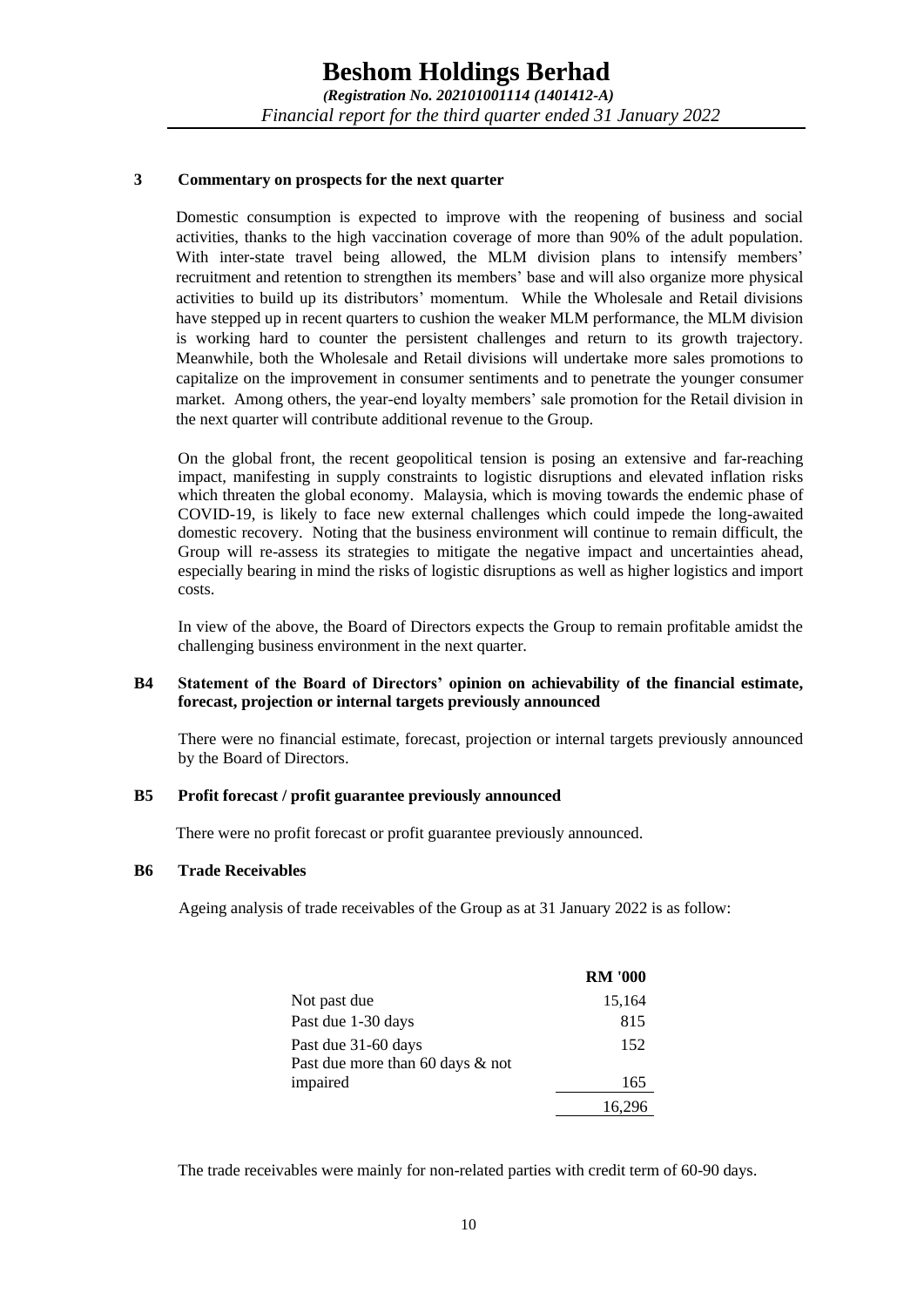#### **B7 Taxation**

The provision for income tax is based on the business income earned for the financial period under review.

For the financial period to date, the effective tax rate of the Group was higher than the statutory tax rate due mainly to certain expenses which were not deductible for tax purpose and losses of certain subsidiary companies which could not be set off against profits of certain subsidiaries as no Group relief was available for tax purposes.

|                                                                                | <b>Current quarter ended</b> | <b>Current year to date</b> |  |
|--------------------------------------------------------------------------------|------------------------------|-----------------------------|--|
|                                                                                | 31/01/2022<br>(RM'000)       | 31/01/2022<br>(RM '000)     |  |
| Profit before taxation                                                         | 10,859                       | 30,740                      |  |
| Taxation at applicable tax rate<br>$-24%$                                      | 2,606                        | 7,378                       |  |
| Adjustment mainly due to<br>certain non-allowable<br>expenses and deferred tax |                              |                             |  |
| recognized in the profit or loss                                               | 119                          | 262                         |  |
| <b>Total Income Tax Expenses</b>                                               | 2,725                        | 7.640                       |  |

#### **B8 Status of Corporate Proposals**

There were no outstanding corporate proposals for the period under review.

#### **B9 Group Borrowings and Debts Securities**

The Group borrowings and debts securities as at 31 January 2022 were as follows:

| <b>Current Quarter ended 31/01/2022</b> |                  |                              |                             |               |  |
|-----------------------------------------|------------------|------------------------------|-----------------------------|---------------|--|
| <b>Group Borrowings</b>                 | Currency         | Secured/<br><b>Unsecured</b> | <b>Type of</b><br>borrowing | <b>RM'000</b> |  |
| <b>Short Term Borrowings</b>            | Ringgit Malaysia | Unsecured                    | Trade facilities            |               |  |
| <b>Short Term Borrowings</b>            | Ringgit Malaysia | Secured                      |                             |               |  |
| <b>Total</b>                            |                  |                              |                             |               |  |

| <b>Preceding Quarter ended 31/01/2021</b> |                  |           |                              |               |  |
|-------------------------------------------|------------------|-----------|------------------------------|---------------|--|
| <b>Group Borrowings</b>                   | <b>Currency</b>  |           | <b>Type of</b><br>borrowings | <b>RM'000</b> |  |
| <b>Short Term Borrowings</b>              | Ringgit Malaysia | Unsecured | Trade facilities             |               |  |
| <b>Short Term Borrowings</b>              | Ringgit Malaysia | Secured   |                              |               |  |
| <b>Total</b>                              |                  |           |                              |               |  |

The short-term borrowings comprised solely of trade facilities for working capital purpose which were denominated in RM currency. Apart from the working capital banking facilities, the Group did not have other drawn down banking facilities and the gearing level was negligible.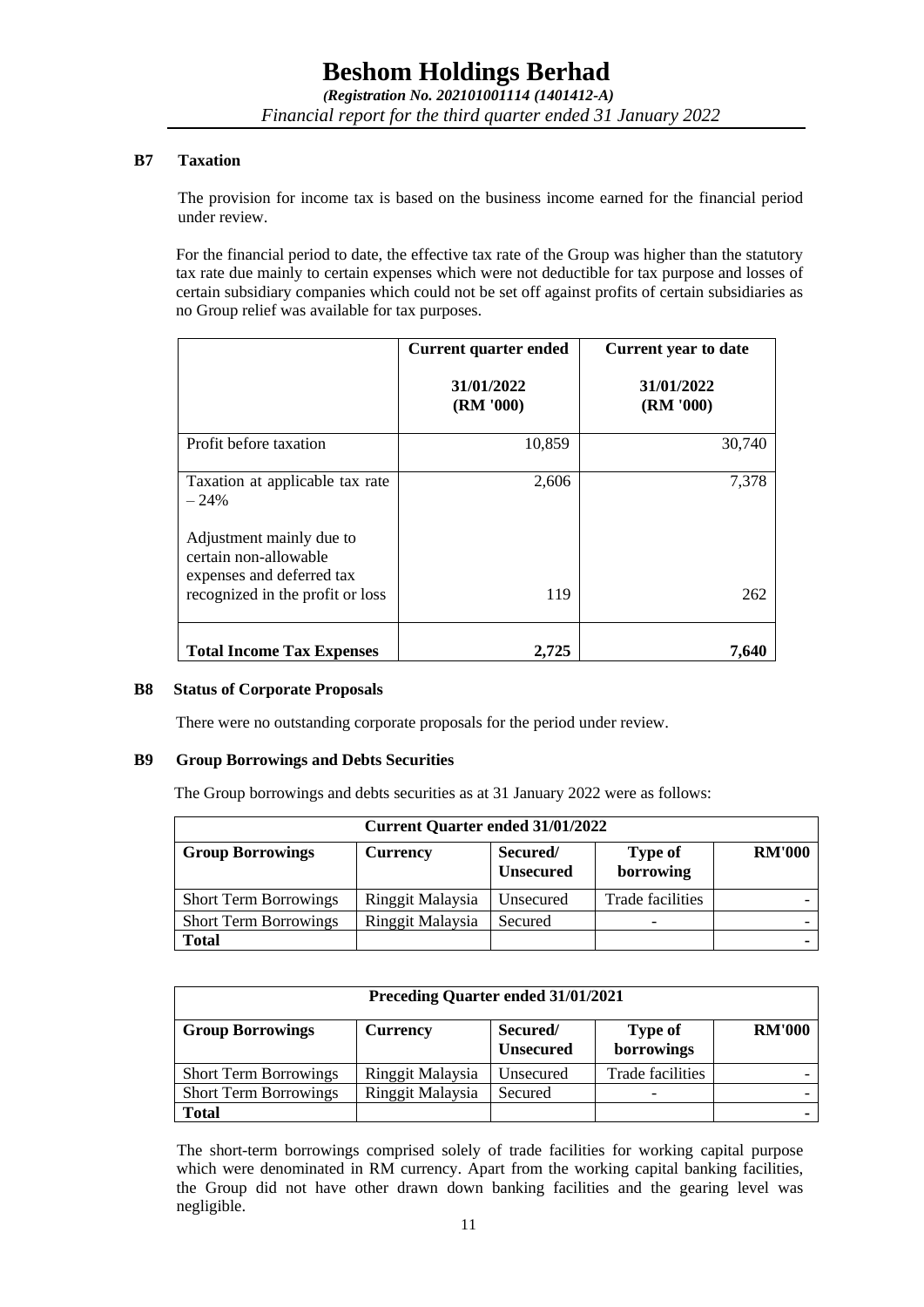#### **B10 Changes in Material Litigation**

The Group is not engaged in any material litigation, claims or arbitration, including those pending or threatened against our Group, either as plaintiff or defendant, which has a material effect on the financial position of the Group.

#### **B11 Dividend declared**

There is no interim dividend declared in the quarter under review (31/1/2021: nil).

#### **12 Earnings per share (EPS)**

#### **Earnings per share**

| <b>Durining</b> per bliume                                  | <b>INDIVIDUAL PERIOD</b>                        |                                                          | <b>CUMULATIVE PERIOD</b>                        |                                                  |  |
|-------------------------------------------------------------|-------------------------------------------------|----------------------------------------------------------|-------------------------------------------------|--------------------------------------------------|--|
|                                                             | <b>CURRENT</b><br><b>YEAR</b><br><b>QUARTER</b> | PRECEDING YEAR<br><b>CORRESPONDING</b><br><b>QUARTER</b> | <b>CURRENT</b><br><b>YEAR</b><br><b>TO DATE</b> | PRECEDING YEAR<br><b>CORRESPONDING</b><br>PERIOD |  |
|                                                             | 31/01/2022                                      | 31/01/2021                                               | 31/01/2022                                      | 31/01/2021                                       |  |
| <b>Earnings</b>                                             |                                                 |                                                          |                                                 |                                                  |  |
| Net profit for the period attributable                      |                                                 |                                                          |                                                 |                                                  |  |
| to equity holders of the parent<br>(RM'000)                 | 7,714                                           | 10,283                                                   | 22,530                                          | 30,898                                           |  |
| Weighted average number of shares<br>(000)                  | 294,753                                         | 290,131                                                  | 294,753                                         | 290,131                                          |  |
| Weighted average number of shares<br>for diluted EPS ('000) | $-$ *                                           | $\overline{\phantom{a}}$                                 | $\cdot$                                         | $\mathbf{\ast}$                                  |  |
| Basic earnings per share (sen)                              | 2.62                                            | 3.54                                                     | 7.64                                            | 10.65                                            |  |
| Dilutive earnings per share (sen)                           | $\overline{\phantom{a}}$                        | -                                                        | -                                               | -                                                |  |
|                                                             |                                                 |                                                          |                                                 |                                                  |  |

 \*The diluted earnings per share is not presented as the exercising of the balance of ESOS granted under the Employee's Share Option Scheme ("ESOS") would result in an anti dilution situation.

#### **B13 Auditors' report of the preceding annual financial statement**

The auditors' report of the preceding annual financial statement does not contain any modified opinion or material uncertainty related to going concern nor qualification.